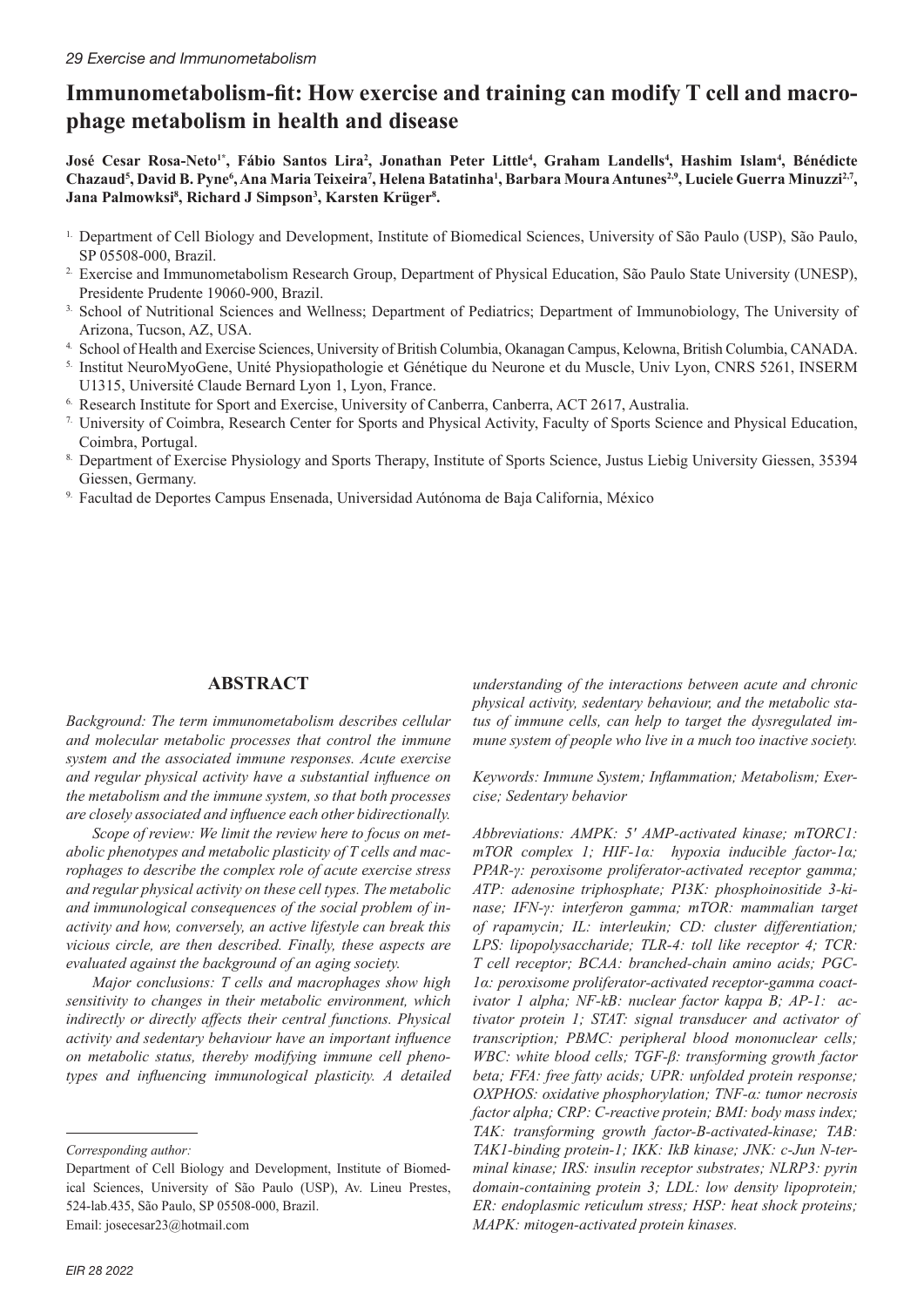### **INTRODUCTION**

The term "immunometabolism" was coined in 2011, describing an emerging research topic focused on understanding the metabolic pathways used by immune cells in response to challenges (e.g., pathogen exposure, inflammation), and their ability to crosstalk with metabolic tissues [1]. Immune cells show high metabolic flexibility with different subsets of lymphocytes, monocytes/macrophages, and neutrophils exhibiting deep metabolic alterations when moving from the resting to the activated state. Both the aging process and numerous infectious diseases, as well as diseases accompanied by chronic inflammation, are associated with changes in the metabolic function of leukocytes [2,3]. For example, HIV and COVID-19, cancer, cardiovascular and neurodegenerative diseases, obesity, and type 2 diabetes are morbidities associated with dysregulation in the metabolic response of immune cells. This, in turn, causes metabolic derangements in immune cells leading to a 'vicious cycle' of inflammation and disease progression [4–6]. Various lifestyle-associated diseases with an excess or lack of nutrients are associated with a modified immune response. Chronic hyperglycemia associated with excess release of amino acids and fatty acids into the circulation causes a chronic activated immune system [7,8]. In many conditions including SARS-COV-2 infection, an excess of nutrients (especially fats and glucose) reduces the ability to immune cells to resolve inflammatory conditions potentially increasing the likelihood of immunological overreaction, which might favor massive and unregulated cytokine secretion (a "cytokine storm") [9]. On the other hand, undernourishment can also be associated with a poor immune response given the importance of nutrients for basic functions of immune cells including proliferation [10]. Consequently, an adequate supply of substrates and nutrients is important for the balanced control of immunometabolism [11,12].

Prolonged physical inactivity is associated with a reduction in life expectancy and quality of life [13,14]. Physical inactivity favors development of visceral adiposity, and causes imbalances in the production of adipokines, myokines, hepatokines and other mediators of inflammation [15]. Sedentarism is considered a catalyst for development of lowgrade inflammation associated with various lifestyle diseases. In contrast, a physically active lifestyle can positively stimulate various aspects of immune function on a clinical, cellular, and molecular level to reduce low-grade inflammation [16]. Acute exercise (especially aerobic exercise) induces the release of multiple signaling molecules (e.g., cytokines, hormones) and alters substrate and nutrient concentration in the immune cell environment [17]. Particular importance is attached to the secretome of skeletal muscles. For this purpose, the term "exerkines" was introduced as a collective term, covering any biomolecules such as peptides, metabolites and RNAs, secreted into circulation by tissues in response to exercise [18].

Regular exercise contributes to a balanced immunological state that can serve as an effective countermeasure against the development of chronic low-grade inflammation, particularly in older adults and those living with obesity and/or metabolic disease [19]. Understanding how exercise affects immunometabolism is a recent scientific endeavor, and there is a critical need to ascertain the metabolic processes and pathways by which the immune system responds to acute exercise and adapts to exercise training. The immunometabolic rearrangement of lymphocytes and macrophages in welltrained humans may have the potential to regulate immune response in chronic inflammatory diseases, such as obesity, cancer, cardiovascular and neurodegenerative diseases, and to delay immunosenescence.

In this review, we examine the complex interplay between immunometabolism and exercise with a focus on T cells and macrophages, and present new challenges and opportunities for this field. Our focus here ranges from the acute effects of single bouts of exercise, to the chronic effects of regular physical activity, and exercise training for fitness and sports. We review the immunometabolic regulators in immune cells (AMPK, mTORC1, HIF-1α and PPAR-γ) and examine the role and potential impact that exercise can have on the metabolism and function of lymphocytes and macrophages, and their interplay with skeletal muscle. Finally, we discuss the impact of sedentarism on immunometabolism, and how these effects can potentially be counteracted with exercise to reduce cardiometabolic risk factors and immunological aging. We examine the effect of both acute exercise (in the hours after a single bout of exercise), and the longterm effects of exercise training and regular physical activity on immunometabolism. Concepts in immunometabolism are inherently interdisciplinary and can be viewed from the perspective of how alterations in: a) molecular metabolic pathways and sensors within immune cells; and/or b) the global metabolic environment and impact immune cell function. In this review we have attempted to balance and integrate these perspectives, highlighting key molecular signaling pathways and how they may relate to, or be influenced by, whole-body metabolic changes initiated by changes in exercise, sedentary time, chronic disease, and aging.

### **IMMUNOMETABOLIC SENSORS**

Molecular regulation of immunometabolism is associated with sensors that control the metabolic routes, inflammatory mediators, and differentiation and function of immune cells. Thus, the immunometabolic sensors are an important bridge that link metabolism and immunology particularly in lymphocytes and macrophages. Nutrient sensors are largely modulated by different intra- and extra-cellular concentrations of glucose, amino acids and fatty acids (and their intermediary metabolites). The levels of nutrients that immune cells are exposed to influence different intracellular energetic sensors, principally AMP-activated protein kinase (AMPK), mammalian target of rapamycin (mTOR), hypoxia inducible factor-1 $\alpha$  (HIF-1 $\alpha$ ) and peroxisome proliferator-activated receptors (PPAR) [8].

#### **AMPK**

AMPK is an enzyme that acts as the energetic sensor of eukaryotic cells. A low ATP:AMP ratio increases AMPK activity [20], and subsequently fatty acid oxidation and ATP generation by the electron transport chain [21]. Moreover, AMPK inhibits the PI3K/AKT/mTOR pathway, essential for aerobic glycolysis. Immune cells in resting form (naïve T Lymphocytes and memory T or B lymphocytes) show strong activation of AMPK [22].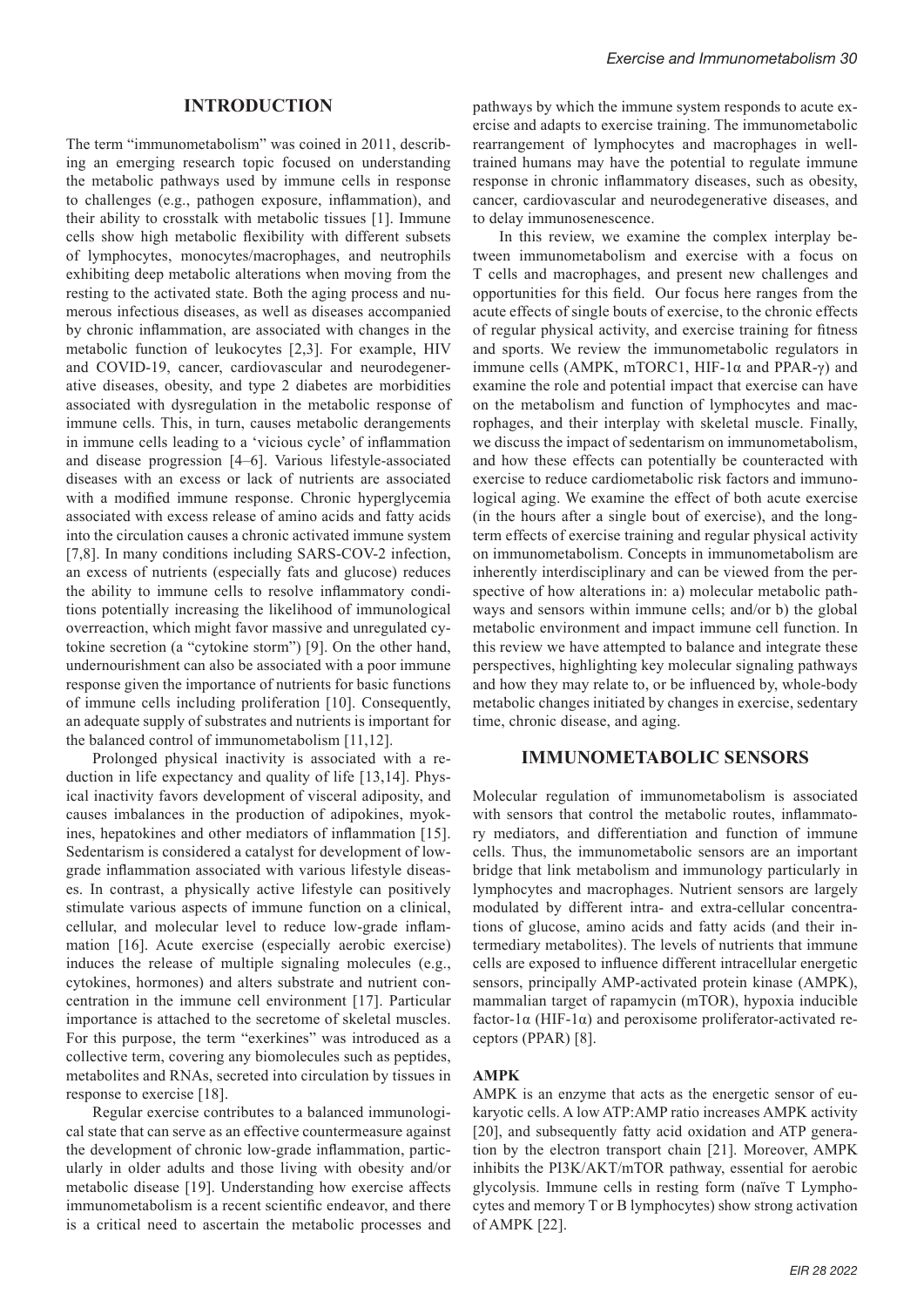It is well established that AMPK is activated in different tissues, such as skeletal muscle, liver and adipose tissue after acute exercise and regular exercise training. While there are limited data for AMPK regulation after acute exercise or in regular exercise training in leukocytes, various regulatory effects of AMPK in immune cells have been shown. During T cell receptor (TCR) and CD28 co-stimulation in T lymphocytes, the activity of AMPK is upregulated. This increase in AMPK activation after TCR stimulation is fast, and then blunted during the effector phase [23]. Activation of AMPK reduces the release of IFN-γ by T effector lymphocytes. Moreover, AMPK is important for the fate of T cells. The reduction of AMPK and increase in mTOR induces the differentiation of the effector subset of CD8 lymphocytes, while an increase in AMPK and reduction in mTOR lead to long-lived memory CD8 T cells. Regarding CD4 cells, activation of AMPK induces the production of regulatory T cells (Tregs) and inhibits the differentiation of Th17 lymphocytes. Moreover, IL-10 induces AMPK activation particularly after acute bouts of exercise [24,25]. In this framework, well-trained subjects can have a lower Th1:Th2 ratio, which represents an aspect of the anti-inflammatory T cell profile specifically promoted by regular endurance training [26].

In terms of B cells, AMPK signaling is essential to mitochondrial homeostasis. For this cell type, a loss of ΑMPK can reduce antibody production. Accordingly, AMPK signaling appears to be of particular importance, especially for longlived memory B cells [27]. A physically active lifestyle can enhance antibody production after vaccination in older adults [28]. The discovery of mechanisms associated with this improvement is important for new adjuvant therapies to increase the immunization response in the elderly [28,29].

In macrophages, activation of AMPK is an important mechanism to induce a shift to acquire the alternative and anti-inflammatory phenotypes (formely named M2), that are characterized by the production of anti-inflammatory mediators (IL-10, and IL-1ra) and growth factors (TGF-beta) [30]. Several anti-inflammatory drugs, such as salicylates, metformin, and corticosterone, blunt an inflammatory response and induce the acquisition of an anti-inflammatory/restorative phenotype by activation of the AMPK pathway [31–33]. Particularly, activation of dopaminergic signaling (more specifically by the D1 receptor) induces AMPK activation, leading to a shift in macrophage inflammatory phenotype [34].

#### **mTORc1**

mTOR is a highly conserved protein complex that can phosphorylate different targets [35], which exists in two sub-complexes called mTORC1 and mTORC2. mTORC1 is an energetic sensor that acts in opposition to AMPK [36], and is positively regulated by amino acids (e.g., leucine) and growth factors via the PI3K/AKT pathway [35]. Moreover, mTORC1 is a complex protein that induces the anabolic pathways and participates in the regulation of lipids, protein, and glycogen synthesis.

Aerobic glycolysis is critical for sustaining the effector functions of lymphocytes, which is in turn dependent on mTORC1/HIF-1α (Nieman and Pence 2020). mTORC1 deletion in CD4 lymphocytes reduces their proliferation and impairs their effector functions [22]. Moreover, mTORC1 inhibition increases Foxp3 activity and Treg numbers [37].

mTORC1 is essential for the differentiation of naïve T lymphocytes into CD4 and CD8 T effector lymphocytes, as well as antibody production by B lymphocytes [38].

The knowledge of the role of mTORC1 is inconclusive regarding the polarization to classic or alternative phenotype. Glycolysis stimulated by the mTORC-1/HIF-1 $\alpha$  pathway is essential for mounting a pro-inflammatory response and production of reactive oxygen species [39]. Moreover, LPS-TLR4 canonical signaling, nutrient excess by inflammasome, and pro-inflammatory cytokines, all induce mTORC-1 [39,40]. While mTORC-1 is considered an essential player for classically activated macrophages (M1), that produce pro-inflammatory cytokines (IL-1β, TNF- $\alpha$ ) and lipid mediators (PGE2), specific deletion of raptor can block mTORC1 pathway. Macrophages treated with rapamycin exhibit a more inflammatory phenotype, and show impaired acquisition of the alternative phenotype [41,42]. High intensity exercise decreases the circulating levels of branched chain amino acids (BCAAs) in endurance athletes [43]. It is well established that BCAAs can activate the mTORC. Therefore, reduced BCAA availability could also facilitate reduced immune cell activity [40]. Glutamine activates mTORC1 through a Rag GTPase-independent mechanism [44]. Serum glutamine is reduced after exhaustive exercise, and supplementation of endurance athletes with BCAA mitigates the reduction in glutamine. Furthermore, BCAA administration can divert cytokine production towards Th1 type response after exercise [45].

In summary, the maintenance and fine-tuning of mTORC-1 signaling is necessary, whereas chronic activation or deletion/ inhibition of mTORC1 induces a pro-inflammatory response, and in combination with other players, this sensor is an important determinant of immune cell fate. mTORC-1 and HIF-1α are essential for activation of aerobic glycolysis and thus induces and supports inflammation. mTORC-1 and PPAR-γ/  $PGC1\alpha$  are important for reprogramming the metabolism mediated by mitochondrial biogenesis and anti-inflammatory responses [46]. The type, intensity and duration of exercise are likely important in regulating mTORC activation in immune cells by modifying substrate availability.

#### **HIF-1α**

HIF-1 is a family composed by three isoforms of α and β subunits of a heterodimeric transcription factor that senses cellular oxygen [47]. HIF-1 is expressed in most immune cell types and essential for immunometabolic flexibility and the inflammatory response [48]. mTORC-1/HIF-1 $\alpha$  pathway is essential to trigger glycolysis during TCR activation in CD4 lymphocytes, and cytotoxic activity of CD8 lymphocytes [49,50]. Furthermore, HIF-1 $\alpha$  is necessary to induce the Th17 differentiation, while inhibition of this transcription factor is observed in Tregs [47].

HIF-1 $\alpha$  is essential in development of B cells. Given that the germinal centers of B cells are hypoxic, HIF-1α plays a role in the induction of B cell development [51]. Moreover, HIF-1 $\alpha$  is necessary for IL-10 production and CD-11b expression in B cells, and lack of HIF-1 $\alpha$  reduces the anti-inflammatory signaling between B cells and dendritic cells, otherwise promoting inflammation [47,52].

HIF-1α deletion reduces ATP levels and bactericidal function in macrophages stimulated by LPS [53]. Macrophages can function in a hypoxic environment, but this ability is depen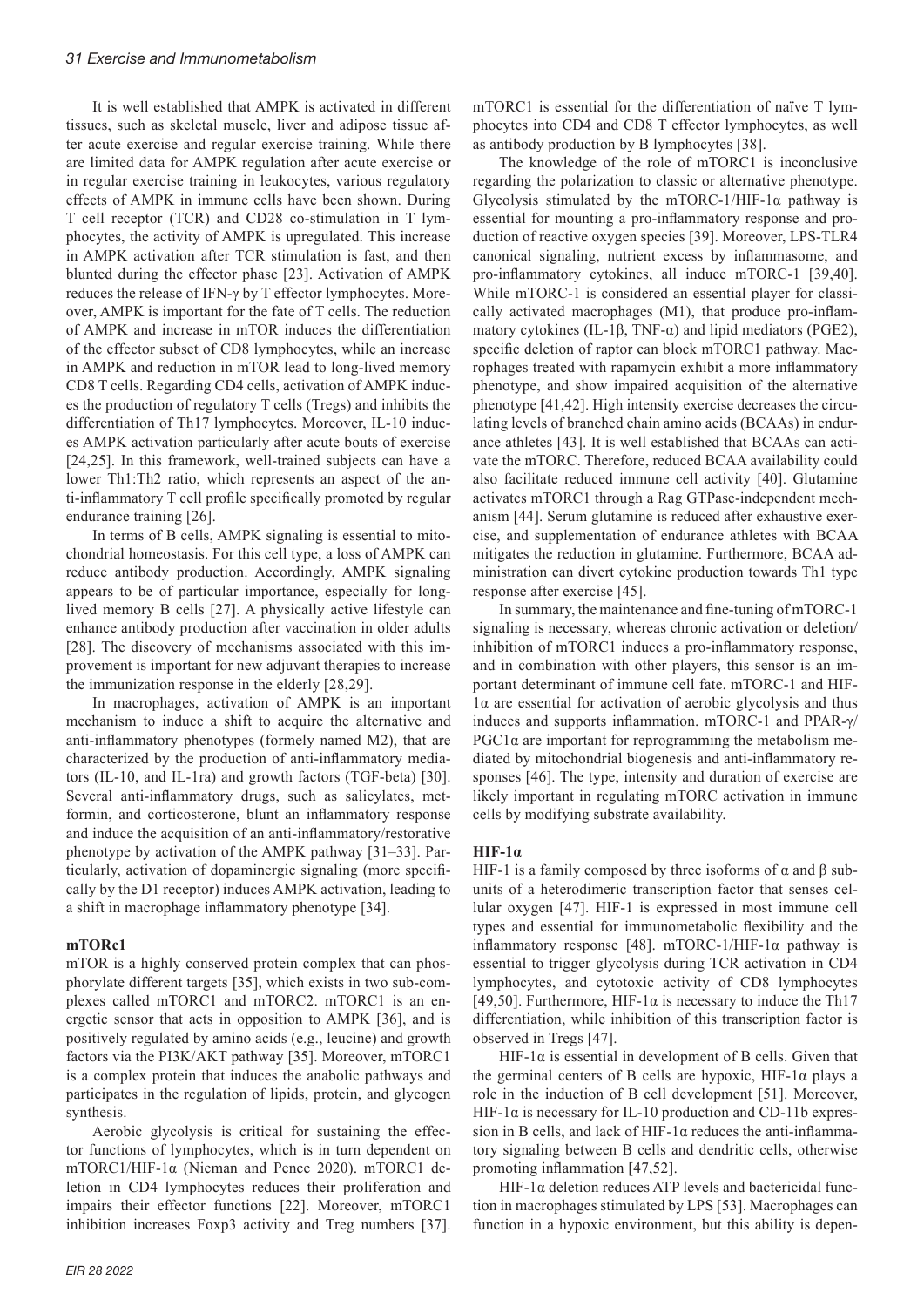dent on HIF-1α expression. In normoxic conditions, LPS stimulation promotes HIF-1 $\alpha$  nuclear activity with upregulation of the glycolytic and pentose phosphate pathways (PPP). Moreover, overexpression of HIF-1 $\alpha$  induces the M1 phenotype [54]. While succinate, an intermediary of the Krebs cycle, induces HIF-1α stabilization and M1 activation of macrophages [55], itaconate, generated by catabolism of cis-aconitate in mitochondria, inhibits the HIF-1 $\alpha$  pathway and activates the alternative phenotype of macrophages [56,57].

Most data regarding the regulation of HIF-1 $\alpha$  during exercise has come from studies of skeletal muscle. Within this tissue, acute bouts of exercise stabilize HIF-1α, and HIF-1α response is blunted during long-term exercise training, as part of a local physiological response to exercise [58]. The effect of acute or chronic exercise on HIF-1α expression in leukocytes remains uncertain. Elevated serum IL-10 after high volume training [25] increases CD11b expression by monocytes [59], contributing to the notion that physical fitness could modulate the effects of HIF-1α on monocytes. However, another study did not find differences in monocytes between low and high VO2max subjects, pre or post-acute exercise session, with and without LPS stimulation [60].

### **PPAR-γ**

PPARs are a family (PPAR-α, PPAR-β and PPAR-γ) of transcription factors responsible for regulating lipid metabolism (lipogeneses, lipid mediators, synthesis, and fatty acid oxidation) [61]. The three different isoforms of PPARs exert various regulatory roles in immune cells. However, the most studied isoform is PPAR-γ and its effects on metabolism of immune cells. Expression of PPAR- $\gamma$  is increased in both lymphocytes (Th2) and macrophages (M2) [62,63]. Although the fatty acid synthase and de novo lipogenesis is essential in early effector response of lymphocytes after TCR stimulation, this step is regulated by mTORC1/SREBP axis and not affected by PPAR-γ deletion in T cells [64]. On the other hand, the activation of PPAR-γ impairs the clonal expansion of effector T cells [65].

The maintenance of fatty acid metabolism necessary to promote the effector function of Th2 cells is dependent of PPAR-γ [62]. AP-1, STAT5, GATA-3, IL-5 and IL-13 are all target genes of PPAR-γ in Th2 cells [66]. PPAR-γ is necessary to increase the fatty acid uptake, lipolysis and glycolysis in Th2 cells. Activation of PPAR-γ activates downstream mTORC1 in this lymphocyte subset [64]. For Tregs, PPAR- $\gamma$  is not essential for differentiation of all its subsets. However, the expression of FOXP-3 and Treg differentiation is dependent of PPAR-γ expression in Tregs residents on adipose tissue and deletion of this subset by specific KO of PPAR-γ on Foxp3 flox, and induces a range of metabolic disturbances [67]. Moreover, agonist or inhibitor effects of PPAR-γ reduce the expression of Foxp3, indicating that PPAR-γ expression should be within the specific range for Foxp3 activation and lymphocyte differentiation into Tregs [68]. PPAR-γ induces the expression of genes that increase mitochondria biogenesis and oxidative metabolism, and reduces the transcription of pro-inflammatory genes by the repression of NF-kB, AP-1 and STAT family [69].

Concerning exercise, moderate aerobic trained mice with PPAR-γ deletion in myeloid cells show a reduced subset of macrophages expressing CD206 in subcutaneous adipose tissue macrophages as compared with trained wild type mice [70]. In obese mice, despite the absence the PPAR-γ expression in myeloid cells, aerobic training increases the concentration of anti-inflammatory cytokines, but the expression of surface markers (e.g. CD206) remained low as observed in non-obese mice [61]. Finally, PPAR-γ expression in monocytes appears to be dependent of physical fitness level, given that monocytes from high  $VO<sub>2</sub>$  max subjects show increased PPAR-γ mRNA after LPS stimulation [60]. An anti-inflammatory profile of macrophages is observed in endurance athletes and may be induced by PPAR-γ, although further confirmation is required. In the same study, rosiglitazone (PPAR-γ agonist) increases mRNA expression of AMPK in monocytes, providing evidence that these two energetic sensors may act synergistically [60].

# **THE COMPLEX ROLE OF EXERCISE ON THE METABOLIC FUNCTION OF IMMUNE CELLS**

A recent multi-omics approach indicates intensive crosstalk between immunity and metabolism during exercise [71]. Various molecules are affected by acute exercise and T cells are highly sensitive to changes in their microenvironment [72]. There is emerging evidence that exercise-induced alterations directly and indirectly affect T cell immunometabolism.

#### **Effects of exercise on T cell metabolism**

Exercise training improves TCR activation signal and increases the expression of Zap70 in peripheral blood mononuclear cells (PBMC)s [73]. Correspondingly, intracellular calcium stores and proliferative capacity of CD3+ cells are increased by chronic voluntary exercise in mice [74]. A potential mechanism is that exercise itself induces a mild T cell activation, as increased expression of CD25, a typical activation marker of T cells, has been reported in humans after acute moderate intensity endurance and resistance exercise combined, and resistance exercise alone [75]. Another explanation is that an acute bout of exercise activates the TCR and the TCR signal quality associated with increased body temperature [76]. Overall, an effect of exercise on TCR activation and function is likely but remains to be shown conclusively.

Depending on the exercise type, intensity, and duration, cytokine signatures and substrate availability can be affected [25,77]. TGF-β1 [78], IL-6 [79], IL-1β, and IL-23, which are released in response to muscle damage, play an essential role in T cell metabolism and differentiation [80]. Lactate accumulation, which increases after acute bouts of high-intensity exercise, increases STAT3 activity followed by increased Th17 polarization of lymphocytes [81]. Similarly, endurance exercise alters the Th17/Treg balance towards Th17 [82].

During exercising in a fasted state or for a long duration without adequate carbohydrate supplementation, a very large neuroendocrine response is observed to ensure that the blood glucose level is maintained. Thus, we observed the impact on immune-neuroendocrine response by elevation in cortisol levels that induces an immunosuppressive response [83]. Moreover, the levels of glucose, as one of the main substrates of T cells, facilitates T-cell activation. While blood glucose levels can remain relatively constant, however, it is possible that the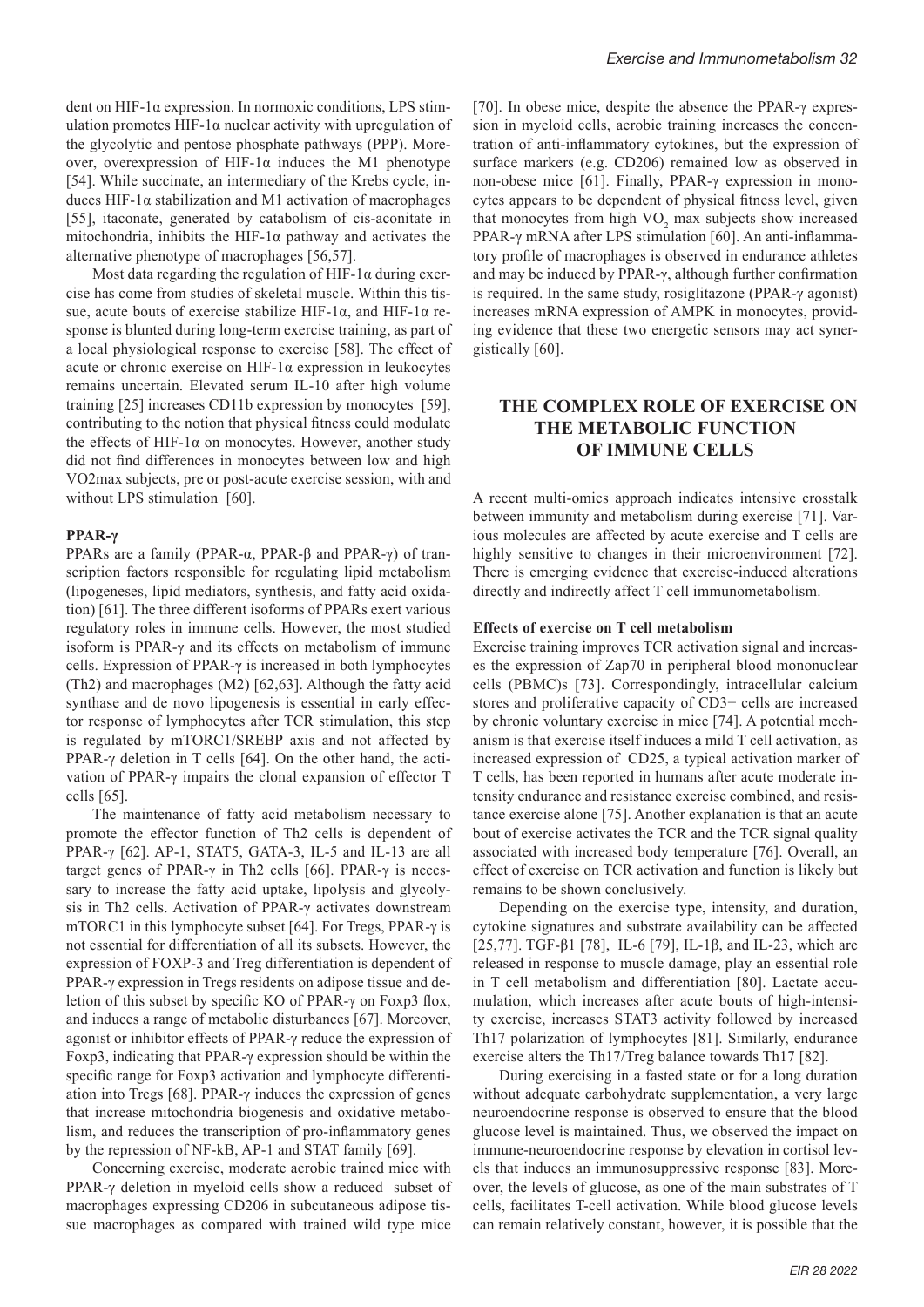glucose and amino acids levels are reduced in lymphoid organs, whereas the blood flow is reduced to central organs to provide the increase of blood flow in skeletal muscle, although

induced by acute exercise. A proposed model of mechanisms supporting future research in exercise immunology is presented in Figure 1.



Figure 1. Molecular mechanisms that influence T cell metabolism during acute stress.

this hypothesis has yet been evaluated fully. Therefore, during low glucose conditions, activated naïve T cells and central memory T cells reduce their function, including lowering of IFN-γ expression. During conditions of glucose deprivation, these cells increase OXPHOS and fatty acid metabolism by upregulating the expression of the FFA transporter CD36, increasing autophagy, and utilizing glutamine for biosynthesis [84]. However, athletes may be at higher risk for immunosuppression at the onset of overtraining, when plasma glutamine concentrations decrease, such as after 8 weeks of high-intensity interval exercise [77]. Glutamine, next to glucose, is essential for the hexosamine biosynthesis of T cells and for their proliferation [85]. Exercising in a well-nourished state should not put athletes at a higher risk of immune dysregulation by maintaining the availability of substrates for T cell activation.

Besides macrophages and neutrophils, the anti-tumoral effect of acute and chronic exercise is largely dependent on the CD8 cytotoxic T cells [86]. Moreover, acute exercise modifies metabolites in the circulation in both humans and mice. Addition of malate, succinate and fumarate reduces the expression of the surface marker CD62L on cytotoxic CD8. Low expression of CD62L occurs after TCR activation of the CD8 cytotoxic T cells [86]. Moreover, lactate induces the migratory capability and increases granzyme B production in a dose-dependent manner in CD8 cytotoxic cells. Finally, in a murine model of cytotoxicity induced in an ovalbumin vaccination model, 20 min of aerobic exercise increases pyruvate and alpha ketoglutaric acid derived from glucose metabolism and consequently improvement the cytotoxic CD8 cells response after vaccination [86]. Remodeling of metabolism in lymphocytes may be important in the anti-tumoral response

# *EIR 28 2022*

#### **Effects of exercise on macrophages**

The role of metabolic plasticity in the fate of macrophage phenotype is well characterized. While classical macrophage activation is induced by aerobic glycolysis, the alternative phenotype is induced by a proportional increase in oxidative metabolism [87]. Moreover, different macromolecules and metabolites, which are affected by acute exercise, are potent regulators of macrophage function [8,88,89]. Lactate-treated macrophages show a reduction in glycolysis and an increased fatty acid oxidation. Moreover, they show increased phagocytic function against Mycobacterium Tuberculosis and reduced TNF-α and IL-1ß production after LPS stimulation [90]. Besides lactate, glutaminolysis is essential for efficient clearance of apoptotic cells [91]. Studies also show that amino acids and several fatty acids are immunomodulating agents for macrophages [92,93]. Mode, intensity, duration of exercise, and fitness levels can differentially modify cytokine secretion and availability of various metabolites. Understanding the detailed metabolic effects these changes have on macrophages will further characterize mechanistic links between exercise and immune function [71].

The anti-inflammatory effects of aerobic exercise training and its role in the treatment and prevention of metabolic and chronic inflammatory diseases is influenced by macrophage function. The first step for macrophage activation is chemotaxis of monocytes. Data show that improvement in physical fitness mitigates the migration of pro-inflammatory monocytes in patients with central obesity [94]. Aerobic exercise training promotes alternative phenotypes and decreases classical macrophages in the obese adipose tissue [95]. A 16-week program of treadmill exercise, in high fat diet (HFD) treated mice, de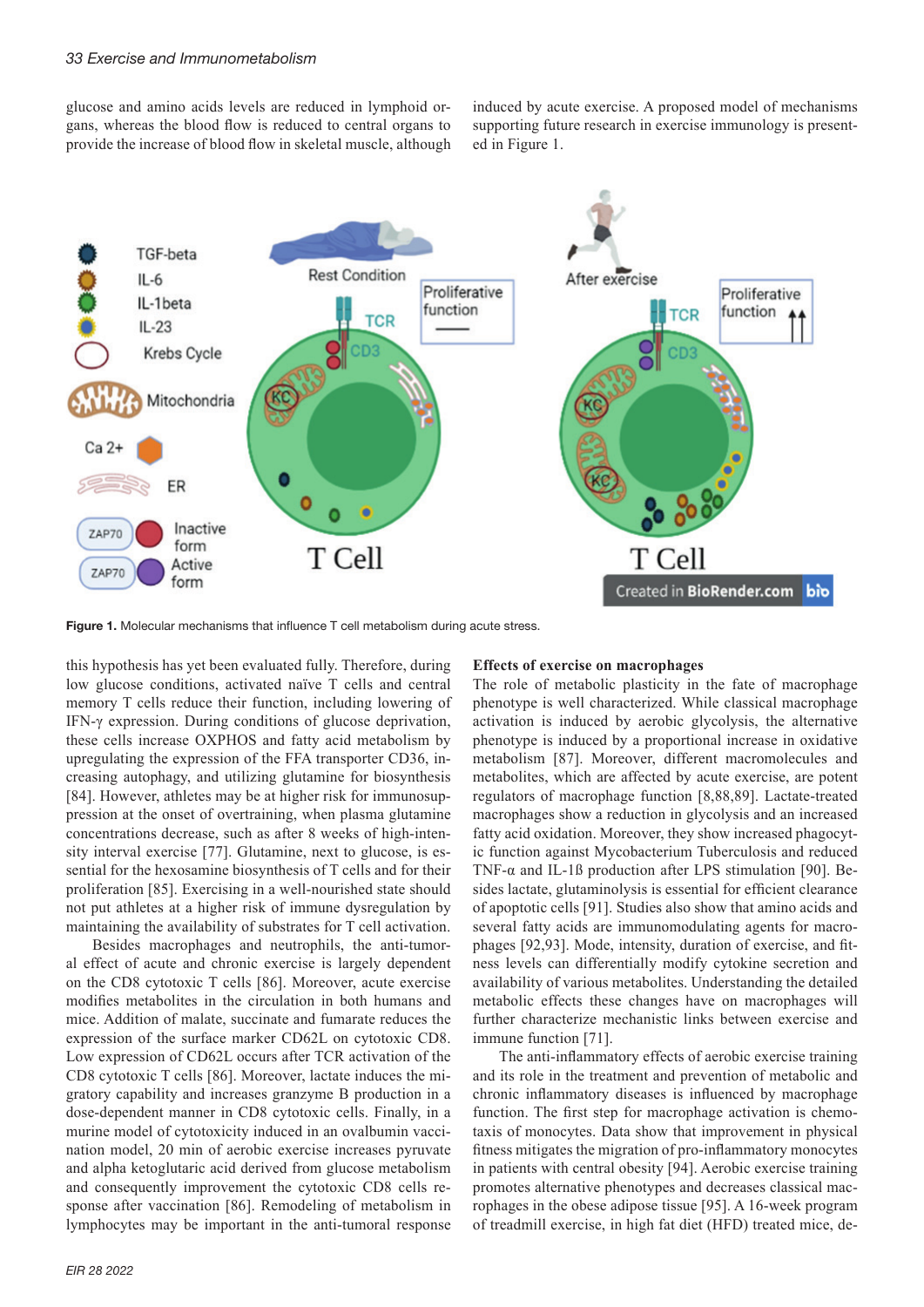creases CD11c gene expression (pro-inflammatory marker) and increases CD163 (anti-inflammatory marker) in adipose tissue macrophages [95]. Both continuous and interval aerobic training induce pro- to anti-inflammatory transition and increase the total number of anti-inflammatory macrophages in adipose tissue of high fat diet (HFD)-treated rats. However, in the same study, interval training was more effective than continuous training [96].

tion of mitochondrial biogenesis and increased mitochondrial activity in immune cells via β-AR stimulation [97]. Mice that receive daily catecholamine injections, increase the anti-inflammatory phenotype in peritoneal macrophages, and enhance IL-10 production [98]. Interestingly, obese animals show a reduction in β-ARs in comparison with lean exercised mice [99] (Figure 2).

In summary, acute and chronic aerobic exercise may ex-



Figure 2. Metabolic profile of macrophages and its adaptations in dependence on physical fitness and body composition. FA = fatty acid; Glu = glucose; PDH = pyruvate dehydrogenase; LDH = lactate dehydrogenase; ATP = adenosine triphosphate; CPT-1 = carnitine palmitoyltransferase 1; mTORC1 = mammalian target of rapamycin complex 1; AMPK = AMP-activated protein kinase; PPAR-γ = peroxisome proliferator-activated receptor γ; TLR-4 = Toll like receptor 4; TNFR = Tumor Necrosis factor receptor; IL-10 = interleukin 10; IL-1ra = interleukin 1 receptor antagonist; HIF-1 alpha = hypoxia-inducible factor 1-alpha; MYD88 = Myeloid differentiation primary response protein; IRAK1/4 = interleukin-1 receptorassociated kinase 4; TRAF6 = TNF Receptor Associated Factor 6; NF-kB = factor nuclear kappa B; TRADD = Tumor necrosis factor receptor type 1-associated DEATH domain protein; clAP1/2 = encoding a copper-transporting ATPase; TRAF2/5 = TNF receptor-associated factor 2.

The mechanisms behind exercise-induced changes in macrophage polarization and metabolism remain elusive. The ability of aerobic exercise training to promote an anti-inflammatory phenotype in obese adipose tissue macrophages is lost when mice have selective deletion of PPAR-γ in the myeloid lineage [61]. Thus, it seems PPAR-γ plays an important role in switching macrophage metabolic and phenotype induced by aerobic exercise training. The same group showed that lean sedentary mice, lacking PPAR-γ in the myeloid cells, have an exacerbated pro-inflammatory profile. An 8-week intervention of treadmill, moderate aerobic training (continuous exercise 70% Vo2 max) promotes the anti-inflammatory phenotype of adipose tissue macrophages but not peritoneal macrophages [70]. It appears that aerobic exercise training plays distinct roles in macrophage phenotype and metabolism, depending on the basal level of inflammation.

One possible mechanism by which aerobic exercise training alters macrophage polarization is catecholamine release. Both monocytes and macrophages express adrenergic receptors (ARs) and respond to catecholamine stimulation. During the exercise session there is release of adrenaline and promo-

ert immunomodulatory effects, improving pro-inflammatory macrophage response in healthy individuals, and inducing an anti-inflammatory phenotype in individuals with higher basal levels of inflammation. However, the molecular mechanisms behind this immunomodulatory effect remain unclear.

# **IMMUNOMETABOLIC DYSREGULATION IN SEDENTARY BEHAVIOR AND INCREASED RISK OF CARDIOMETABOLIC DISEASE: THE PROTECTIVE ROLE OF EXERCISE.**

We can define sedentary behavior as an energy expenditure of  $\leq$ 1.5 metabolic equivalents of task (METs). Physical activity as any body movement generated by the contraction of skeletal muscles that raises energy expenditure above resting metabolic rate, and physical inactivity represents the non-achievement of physical activity guidelines [100].

Engaging in physical activity elicits many health benefits, including a reduced risk of cardiometabolic disease (e.g.,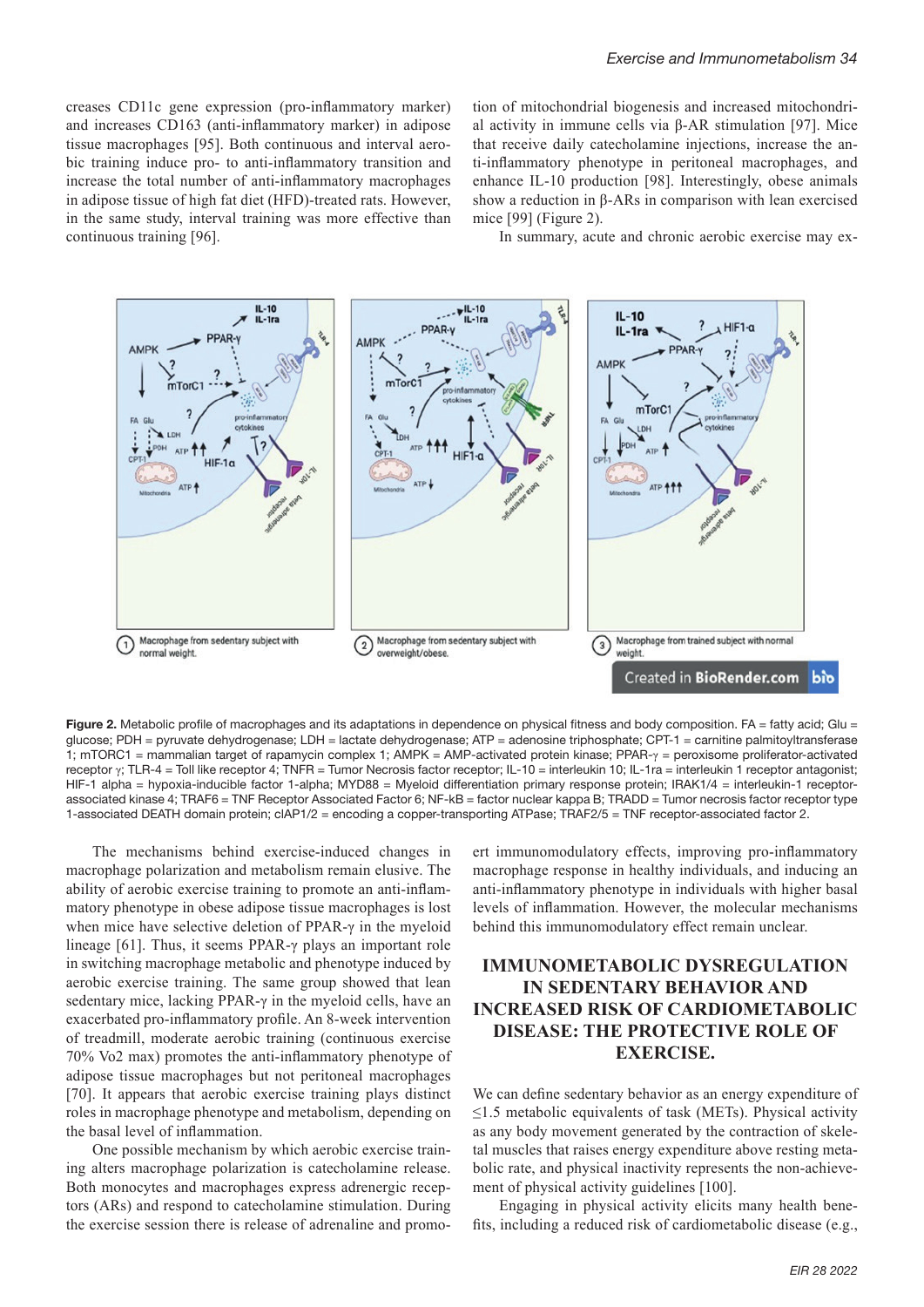type 2 diabetes, atherosclerosis, hypertension). A key underlying mechanism appears to be exercise-mediated reduction in chronic low-grade inflammation, which is a key contributor to development of insulin resistance and vascular endothelial dysfunction [19]. Conversely, sedentary behavior is associated with various adverse metabolic and health-related outcomes, independently of physical activity levels [101,102]. Given the widespread prevalence of sedentary lifestyles and inadequate physical activity levels [103], it is important to understand how sedentary behavior impacts the interaction between inflammatory and metabolic pathways, as well as the potential of exercise to rescue immunometabolic defects arising from increased sedentary behavior. We propose that a perpetual cycle of immunometabolic dysregulation links sedentary behavior to increased cardiometabolic diseases, on the other hand, we suggest evaluating the potential of exercise to enable preventive or therapeutic effects.

### **Evidence supporting a link between sedentary behavior and immunometabolic dysregulation**

Numerous epidemiological studies support a detrimental association between sedentary behavior, impaired metabolic outcomes (e.g. fasting/postprandial glucose, insulin sensitivity and FFAs) [104,105], and elevated serum/plasma concentrations of inflammatory markers (e.g. IL-6, IL-1β, CRP, TNF- $\alpha$ ) [106–108]. Moreover, white blood cell (WBC) count – a potential biomarker of cardiometabolic disease risk [109] – increases linearly with sedentary time [110]. Allocating as little as 30 min of daily sedentary time to moderate-to-vigorous physical activity lowers circulating IL-6 and WBC [111]. The association between sedentary time and markers of chronic inflammation is attenuated when adjusting for body mass index (BMI) and/or waist circumference in some [105, 107, 112] but not all [104] studies. This outcome highlights the potential of sedentary behavior to impact inflammatory markers independent of adiposity. Despite these conflicting findings, it is generally accepted that adipose tissue dysfunction initiates immunometabolic derangements that lead to chronic inflammation [113,114]. A large proportion of the detrimental effects of sedentarism may be attributable to increases in visceral fat mass.

Intervention studies examining the impact of reducing sedentary time on markers of inflammation are currently limited. Reducing sedentary behavior by increasing walking time reduces levels of circulating IL-6 and monocytes, and also lowers LPS-stimulated cytokine production [115]. Overweight/obese individuals who replaced prolonged sitting with light intensity activity show a gene expression shift towards an anti-inflammatory profile in both adipose tissue [116] and skeletal muscle [117]. Despite the paucity of research examining the impact of reducing sedentary behaviors on inflammatory markers, studies consistently demonstrate clinically meaningful improvements in various metabolic parameters including glycemia, insulin sensitivity and blood lipids [118–120]. Combining evidence from cross-sectional analyses and experimental studies supports the hypothesis that the detrimental effects of sedentary behavior on inflammatory outcomes are driven by metabolic derangements.

**Mechanisms by which sedentary behavior fuels the vicious cycle of metabolic dysfunction and inflammation** Long-term physical inactivity favors the development of visceral adipose tissue characterized by a shift towards a pro-inflammatory adipocyte profile related to accumulation of pro-inflammatory macrophages, neutrophils, B lymphocytes and CD8+ T lymphocytes [121]. Local release of pro-inflammatory cytokines, such as TNF-α, directly stimulates adipose tissue lipolysis while reducing the inhibitory effect of insulin on lipolytic enzymes The ensuing spillover of FFAs and pro-inflammatory cytokines into systemic circulation induces ectopic lipid accumulation and insulin resistance in vital organs/tissue (e.g., liver, skeletal muscle), exacerbating fasting and post-prandial hyperglycemia and hyperlipidemia [113,114]. Importantly, elevated blood glucose and FFA levels directly impair immune cell function causing the release of inflammatory mediators that further propagate systemic low-grade inflammation. On the other hand, the systemic depletion of CD4 cells improves glucose tolerance while leaving insulin sensitivity, adipose tissue morphology, adipose tissue macrophage activation, and adipose tissue macrophage proliferation as signs of adipose tissue dysfunction unaffected [122].

Toll-like receptors (TLRs) have emerged as key integrators of the relationship between metabolic dysfunction and chronic inflammation-induced insulin resistance. TLR2 and TLR4 are involved in both innate and adaptive immune responses. These receptors are typically activated by bacterial cell wall lipids, but also respond to host lipids and other damage-associated molecular patterns, playing an important role in non-infectious (sterile) inflammatory responses [123]. Activation of TLR2/4 promotes the association of transforming growth factor-B-activated-kinase 1 (TAK1) with TAK1-binding protein-1 (TAB1) activating IkB kinase (IKK) and the c-Jun N-terminal kinase (JNK). IKK and JNK activation induces pro-inflammatory cytokine expression via nuclear-factor kappa B (NF-kB) and impairs insulin action via serine phosphorylation of the insulin receptor substrates (IRS1/2) [114]. TLR4 activation is also a key event in priming the NLRP3 inflammasome, thereby contributing to NLRP3 inflammasome formation and the caspase-1-dependent release of the pro-inflammatory cytokines IL-1β and IL-18 [124].

In addition to innate immune responses, TLRs can also activate adaptive immune response to upregulate the expression of major histocompatibility complex II, a co-stimulatory molecule on antigen presenting cells, and promote the release of IL-12 from dendritic cells [125]. Although saturated FFAs have been traditionally implicated as the main TLR4 ligand through which metabolic overload drives inflammation and insulin resistance [126,127], recent evidence indicates that saturated FFAs do not directly activate TLR4. TLR4 can prime macrophages for FFA-dependent activation of pro-inflammatory pathways via alterations in cellular lipid metabolism and accumulation of lipid species [128]. Despite the controversial role of FFAs in TLR4 activation, circulating levels of other TLR4 ligands (e.g., LPS, oxidized LDL) and TLR4 expression are also elevated in individuals with overweight/obesity and type 2 diabetes [129,130]. Collectively these effects provide additional mechanisms by which metabolic defects arising from sedentary behavior may drive inflammation.

Another proposed mechanism of inflammation in seden-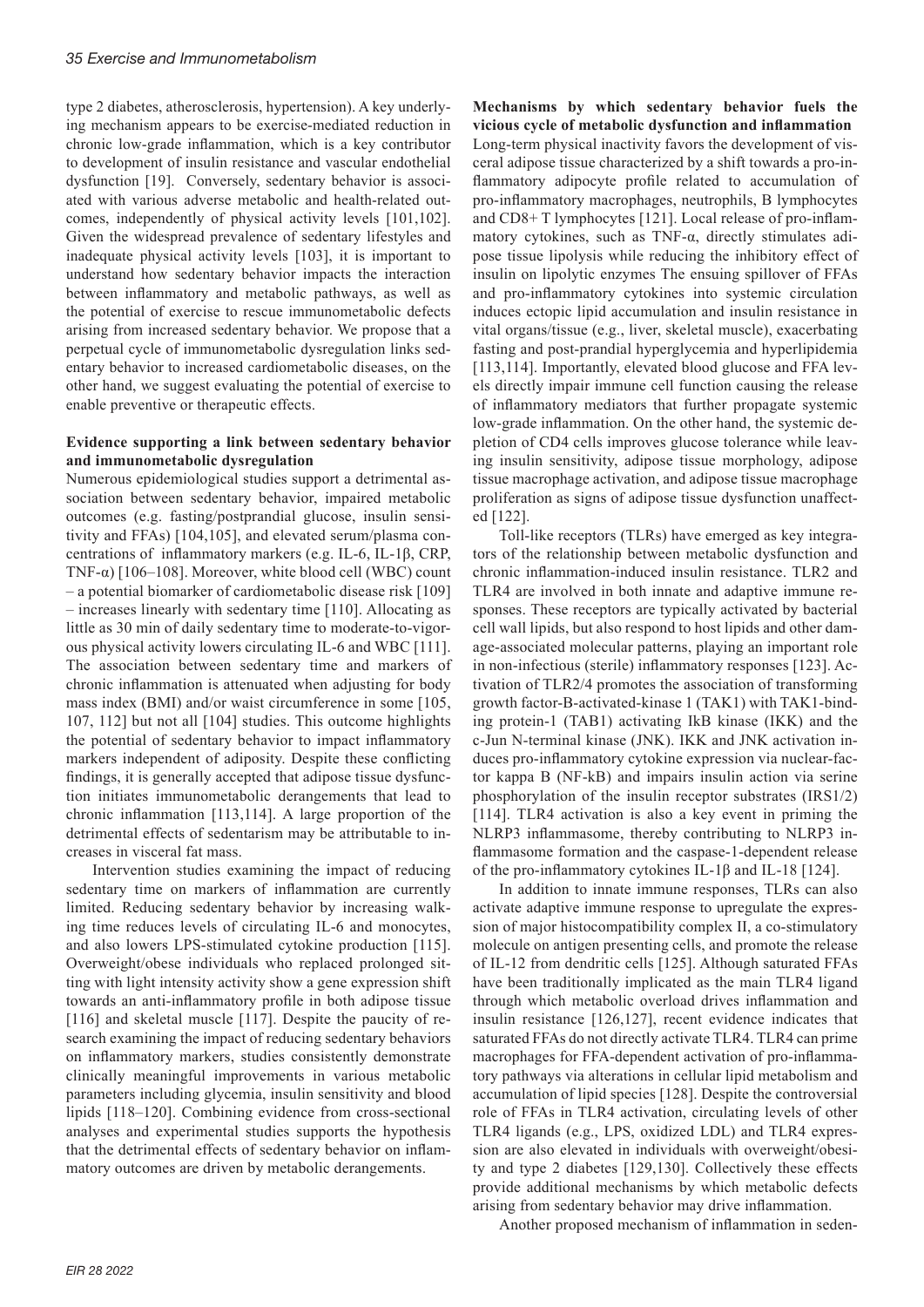tarism and adiposity is endoplasmic reticulum (ER) stress. This stress occurs when the cellular protein folding capacity and calcium homeostasis of the ER are perturbed, and the unfolded protein response (UPR) activated to re-establish ER homeostasis [131]. The UPR has three effects: to inhibit protein translation that decreases the workload of the ER, to induce the expression of genes encoding chaperone proteins that increase the protein folding capacity of the ER, and to activate ER-associated degradation machinery to clear misfolded proteins [131]. Integral to the sensing of the ER stress and induction of the UPR are inositol-requiring protein-1 (IRE1), activating transcription factor-6 (ATF6), and RNA-dependent protein kinase (PKR) – like ER kinase (PERK) [131]. Importantly for inflammation-induced insulin resistance, activation of the UPR leads to nuclear translocation of NFkB thereby priming the NLRP3 inflammasome and inducing expression of pro-inflammatory cytokines that impair insulin signaling [132,133]. Moreover, IRE1 and PERK can induce serine phosphorylation of IRS1/2 via JNK and IKKB [132–134], providing an additional mechanism by which ER stress induces insulin resistance [132]. Taken together, metabolic overload due to higher FFAs and glucose increases ER stress in several tissues provides an additional mechanism by which sedentarism drives immunometabolic dysfunction. There is also evidence that interventions that decrease body fat can reduce ER stress and improve insulin signaling [133].

Interleukin-6 (IL-6) is the prototypical myokine released from contracting skeletal muscle in proportion to exercise volume and intensity, thus the long-endurance exercise with high intensity, as marathon and triathlon induce the huge increase of IL-6 into circulation. IL-6 binds to its monocyte membrane-bound receptor to upregulate anti-inflammatory cytokines IL-10 and IL-1 receptor antagonist (IL-1Ra) [134]. IL-6 infusion in humans increases circulating levels of IL-10 and IL-1Ra [135]. IL-10 is also produced by contracting skeletal muscle in response to acute endurance exercise and released into the vasculature independent of IL-6 [136]. Contracting skeletal muscle also releases heat shock proteins (HSP) to maintain cellular homeostasis during acute exercise [137,138] and chronic increase of circulating HSP 60 and 70 levels are associated with a decrease in monocyte TLR4 expression, subsequently downregulating the secretion of pro-inflammatory cytokines TNF-α and IL-1β [139]. Given that sedentary behavior is associated with prolonged periods of inactivity, the absence of skeletal muscle contraction (and thus the lack of release of the anti-inflammatory molecules) could partly explain how sedentary behavior drives immunometabolic dysfunction.

The chronic energy surplus that accompanies sedentary lifestyles may also reduce anti-inflammatory cytokine action. The ability of IL-10 to inhibit TNF- $\alpha$  production is reduced in cells from individuals with type 2 diabetes (T2D), and in macrophages grown in high-glucose media [140]. This defect in IL-10 action likely involves diminished STAT3 phosphorylation, and is restored when cells are treated with a small molecule activator of the inositol phosphatase SHIP1 [140]. Thus, loss of anti-inflammatory cytokine action due to nutrient surplus represents another mechanism by which a sedentary lifestyle may exacerbate inflammation-induced insulin resistance. The concept of immune cell dysfunction under metabolic overload is consistent with experiments demonstrating that hyperglycemia and hyperlipidemia induce TLR-dependent inflammation in human monocytes, thereby propagating a state of systemic inflammation [141,142].

### **Mechanisms by which aerobic training exercise interrupts the vicious cycle of metabolic dysfunction and inflammation**

Given that sedentary behavior is associated with increased fat mass, and adipose tissue hypertrophy is a primary contributor to the initiation of chronic inflammation and insulin resistance, a reduction in visceral fat mass is a major mechanism by which exercise counteracts immunometabolic dysfunction. However, rodent studies demonstrate that aerobic exercise training may also prevent macrophage infiltration into adipose tissue, and induces a phenotypic shift in adipose tissue macrophage profile to an anti-inflammatory phenotype [95,143]. Although the ability of aerobic exercise training to reduce adipose tissue inflammation independent of fat loss remains to be established in humans [144], a decrease in adipocyte inflammation is presumably reflected by systemic elevations in adiponectin. Reductions in TNF-α, CRP, IL-6, and/ or IL-8 are also apparent after an exercise training intervention in overweight/obese individuals. Importantly, the reduction in adipocyte size/inflammation, and subsequent decrease in circulating FFAs and pro-inflammatory mediators, should prevent development of inflammation and insulin resistance in circulating immune cells and metabolic tissues (e.g., muscle, liver). The improvement in systemic inflammation is presumably aided an exercise-mediated reduction in hepatic lipid content [145], and improved capacity of skeletal muscle to oxidize fatty acids [146,147]. These changes would prevent accumulation of macrophages and/or desensitization of insulin signaling cascades in these tissues [124].

A reduction in TLR4 expression and/or activation of immune cells provides an additional mechanism by which aerobic exercise counteracts the cycle of inflammation and insulin resistance arising from sedentarism. In support of this mechanism, both acute exercise and chronic training [148] can reduce TLR4 expression on monocytes in healthy human participants. Importantly, the exercise-mediated reduction on monocyte TLR2/4 expression is maintained in individuals at high risk for cardiometabolic disease, and individuals diagnosed with T2D [149]. These data indicate the ability of aerobic exercise to reduce TLR expression persists even in the presence of metabolic dysfunction. The precise mechanisms for reduced TLR expression with exercise remain unclear, but likely involve downregulation of TLR expression, TLR shedding and/or TLR internalization from the cell surface [19]. Exercise training also reduces various TLR ligands including FFAs [147] and oxidized LDL [150]. Circulating levels of fetuin – a hepatokine that promotes the effects of circulating lipids on TLR-mediated inflammation [151], and inversely correlates with improved glucose tolerance following training, are also reduced following training in humans [152]. These decreases in TLR expression and ligation likely mitigate activation of various downstream targets mediating pro-inflammatory cytokine production and insulin resistance [133].

The exercise-induced induction of the UPR is emerging as an important mediator of the adaptive response to aerobic exercise training [153,154]. Unresolved ER stress leading to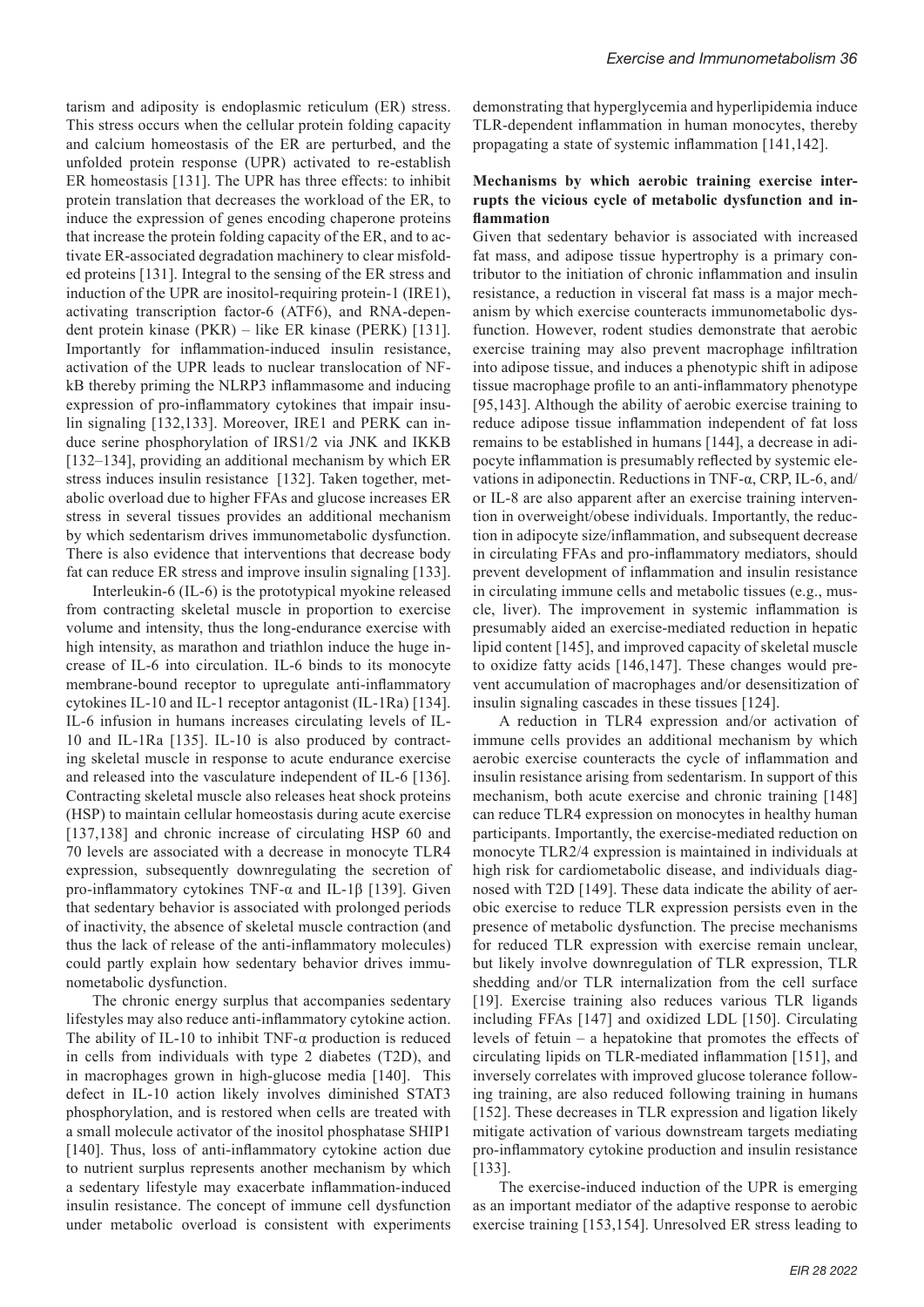### *37 Exercise and Immunometabolism*

chronic activation of the UPR is associated with inflammation-induced insulin resistance in multiple tissues [131]. The ability of aerobic exercise to moderate ER stress via UPR activation represents an additional mechanism by which aerobic exercise interrupts immunometabolic dysregulation. Since weight loss-induced improvements in insulin sensitivity following gastric bypass surgery are associated with reduced markers of ER stress and JNK phosphorylation in adipose tissue, exercise-induced reduction in fat mass may mitigate ER stress [133]. However, reductions in p-IRE1, p-eIF2 $\alpha$  (a surrogate marker of PERK activation), and p-ATF6 are observed following 3 months of training without corresponding changes in BMI or waist circumference in individuals with obesity [155], implying that exercise-mediated resolution of ER stress may be independent of fat loss. Evidence supporting the contribution of reduced ER stress to exercise-induced improvements in inflammation and insulin resistance is limited (Figure 3).

activation of the JAK1-STAT3 pathway [156]. Importantly, IL-10 counteracts insulin resistance in rodents [157,158] and correlates positively with insulin sensitivity in humans [159]. IL-1ra is a competitive inhibitor of signaling through the IL-1 receptor and blocks the effects of the classical pro-inflammatory cytokine IL-1β [124], which is a key contributor to obesity-induced insulin resistance [160]. The ability of IL-6 to stimulate IL-10 and IL-1ra production from immune cells likely explains why LPS-induced TNFα production is attenuated in exercising healthy males compared to resting controls [161]. In addition to IL-6, other myokines such as IL-7 and IL-15 are also implicated in control of immune cell function [162], and can mediate the anti-inflammatory effects of chronic and acute exercises (Figure 4)

Given that anti-inflammatory actions of IL-10 are impaired in cells from individuals with T2D and monocytes exposed to high glucose [140], and that hyperglycemia/hyperlipidemia induce immune cell inflammation/overactiva-



Figure 3. Vicious cycle of immunometabolic dysfunction that fuels cardiometabolic disease. Sedentary behavior feeds, and physical activity counteracts, the vicious cycle through multiple potential mechanisms.

Another mechanism of acute and chronic aerobic exercises that mitigates the vicious cycle in sedentary individuals is myokine production. The production and release of IL-6 from contracting skeletal muscle is widely implicated as a key mechanism underlying the anti-inflammatory effects of aerobic exercise [134]. Other mechanisms are likely involved as some patients cannot exercise at an intensity that leads to significant myokine release, yet experience significant anti-inflammatory benefits. Based on studies involving IL-6 infusion in healthy humans, the exercise-mediated increase in muscle-derived IL-6 purportedly mediates effects in IL10 and IL-1Ra [135] – molecules that exert potent anti-inflammatory effects. IL-10 is a prototypical anti-inflammatory cytokine released from various types of immune cells that inhibits production of pro-inflammatory mediators via

tion [141,142], exercise may counteract immunometabolism dysregulation via reduced post-meal blood glucose/lipid excursions. Several studies support the ability of short bouts of exercise centered around main meals (i.e., shortly before or after) to reduce hyperglycemia [163–165] in individuals at high risk for, or diagnosed with, T2D. Structuring exercise around meals may also be an efficacious strategy for breaking up prolonged bouts of inactivity. The impact of pre/postmeal exercise interventions aimed at lowering post-prandial glucose/lipid spikes on anti-inflammatory cytokine action remains unclear.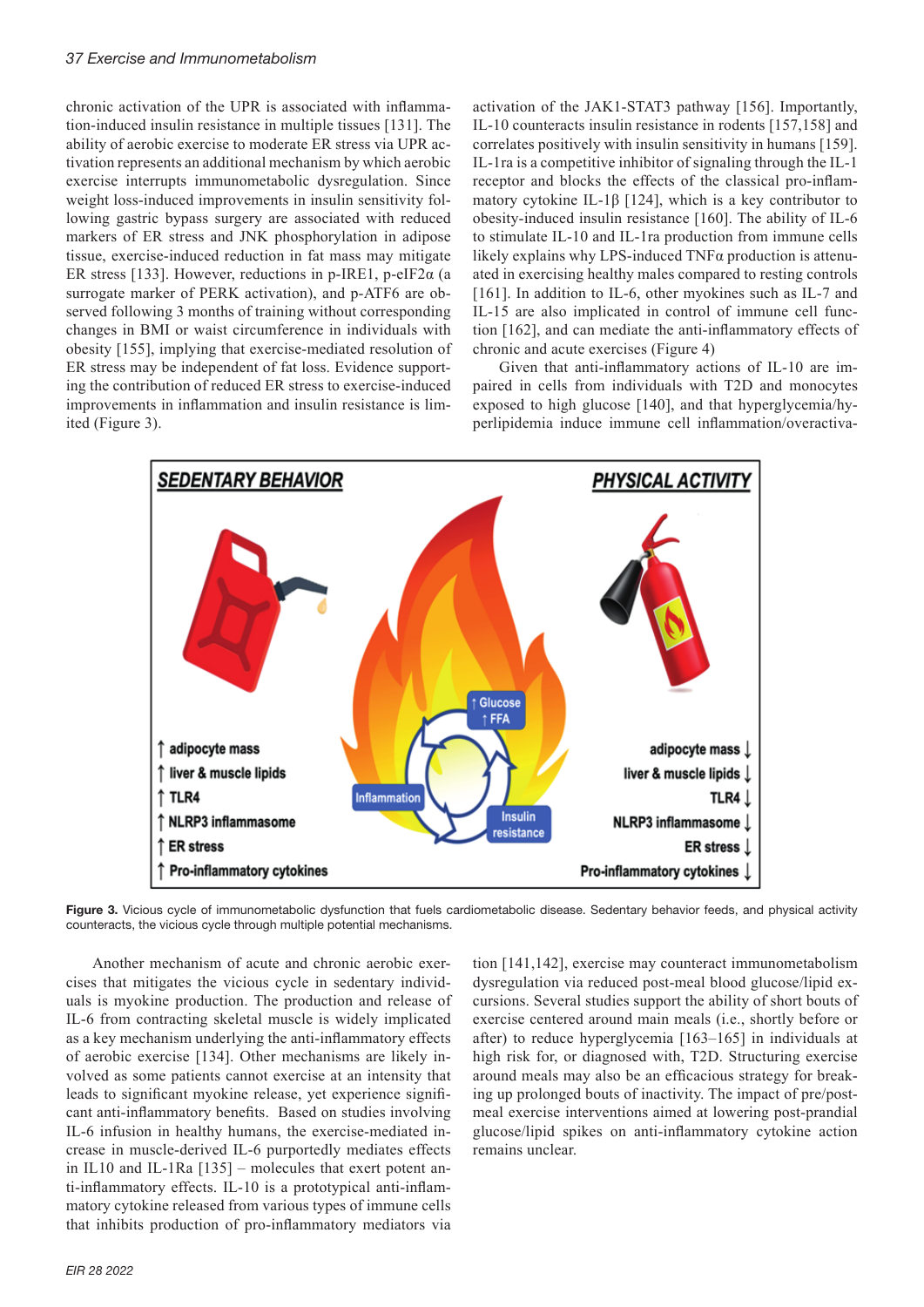

Figure 4. Effects of an acute bout of exercise session on monocytes/macrophages from sedentary and trained subjects. IL-6 = interleukin 6; NEFA = Non-Esterified Fat Acids; IL-10 = interleukin 10; IL-1ra = interleukin 1 receptor antagonist.

# **METABOLIC PERTURBATION OF IMMUNE CELLS DURING AGING, AND THE PROMINENT ROLE OF LIFELONG EXERCISE**

Aging has profound impact on the immune system, affecting its capacity to mount robust immune responses, particularly T cell responses. Healthy aging depends on a complex gene-environment interaction culminating in a lower pro-inflammatory status, and a preserved humoral immune response [166]. Thymic involution is one of the main features of aging, and naïve T cells then have to rely on homoeostatic proliferation to maintain the peripheral T-cell pool. Characteristics of T-cell immunosenescence include an inverted CD4:CD8 ratio, low numbers and proportions of naive T-cells (that would impair the capacity of the immune system to deal with new pathogens), and larger numbers of effector memory T-cells in late stage of differentiation [167]. Other T cell changes with aging include diminished T cell receptor (TCR) clonal diversity, a more tolerogenic phenotype retained selectively [168], and declining ability of naïve and memory T cells to proliferate in response to TCR stimulation. T cell responses are impaired, which leads to poor vaccination efficacy and increased susceptibility to infections, cancer, and auto-immune diseases. Persistent infections, such as cytomegalovirus, further reduce the naïve T-lymphocyte repertoire and drive effector T-cells into senescence [169]. These senescent T-cells are apoptosis resistant, incapable of dividing, and thought to be the major cause of the chronic low-grade inflammation seen with age [170]. Older persons with a pronounced chronic low-grade inflammatory profile are more prone to frailty and mortality [171]. Age-related loss of Treg function would contribute to a greater risk of autoimmune disease, while an increase in Treg numbers could compromise immune responses, increasing the risk of malignancies and infection.

In aged T cells, signaling pathways linked to metabolism are dysregulated, for example, increased basal activation of the PI3K/Akt/mTOR and MAPK signaling pathways [172]. Inflammaging can lead to chronic PI3K/Akt/mTOR pathway activation, increased basal Glut1 expression, and glycolytic activity [173]. Aged senescent memory T cells can hyperactivate the MAPK pathway [174]. Increased activation of PI3K/Akt/mTOR and MAPK signaling pathways seem to be characteristic of T cell aging which increases the rate of glycolysis and mitochondrial mass [175].

Aging will also affect the metabolic machinery of the cells resulting in accumulation of dysfunctional mitochondria with damage to mtDNA [175], increased ROS production [176], decreased levels of NAD+ in the cell, and lower efficiency in metabolic pathways [177]. The role of mitochondrial dysfunction in aging-related progressive immune system alterations has been recognized [178], and exercise is considered an effective non-pharmacological strategy to counteract mitochondrial aging and dysfunction [179]. The crosstalk between exercise and the immune system is well known [180]. For example, hexokinase I activates the NLRP3 inflammasome leading to caspase 1 activation and processing of pro-IL-1b, while glyceraldehyde-3-phosphate dehydrogenase binds to mRNA encoding IFN-γ repressing its translation [181]. Cytokine-induced differentiation into Th1, Th2 and Th17 appears to depend on activation of the mTOR signaling pathway [37].

Regular bouts of exercise can offset T-cell immunosenescence by inducing apoptosis of senescent and functionally exhausted late stage differentiated T-cells [182,183]. A few studies have investigated the impact of lifelong exercise on inflammation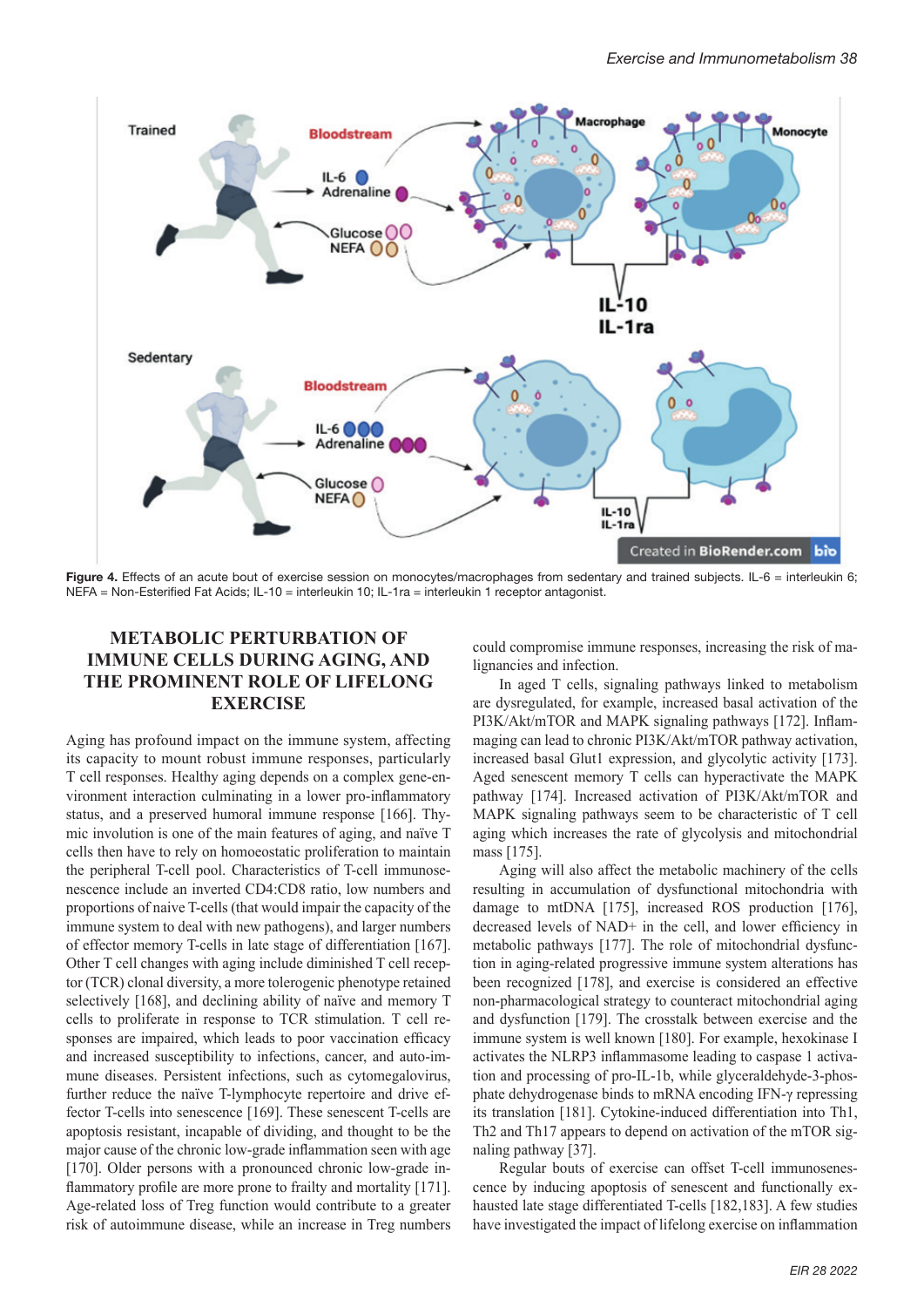and immunosenescence, using a "master athletes' model". Master athletes, who maintain a healthy lifestyle, even in advanced age, represent an interesting cohort given many express a unique physiological phenotype that could be termed 'exceptionally successful aging' [184]. Master athletes show great motor skills and excellent body composition, and are predisposed to have a more efficacious immune defense, including stronger and longstanding antibody responses to the influenza vaccine, better immune-metabolic regulation, and redox balance, and attenuated biological age [185–187].

Master athletes usually have higher aerobic capacity values than age-matched non-athlete controls, and exhibit higher numbers of CD4+ naive T cells [185]. Individuals with a better physical fitness condition have fewer CD4+ and CD8+ T cells with a senescent/differentiated phenotype and lifelong exercise has been purported to limit accumulation of senescent T cells with age [183]. Lifelong training can also maintain the balance between pro- (e.g., TNF- $\alpha$ ) and anti-inflammatory (e.g., IL-10) cytokines, and plasma IL-10 levels are similar to those of younger individuals [29]. Tregs numbers and activation (e.g., increased percentage of subjects expressing forkhead box P3 (FoxP3) and transforming growth factor beta (TGF-β) were also maintained as adaptive responses to lifelong training [188]. Lifelong athletes can show modifications in clock genes in CD4 effector memory cells implicating physical exercise as a pacemaker in lymphocytes [189,190]. While some studies have examined exercise and signaling pathways in muscle [180].

## **CONCLUSIONS**

Like all leukocytes, T cells and macrophages are sensitive to changes in energy supply. The quantity and proportional composition of the substrate supply has both indirect and direct effects on central functions of these cells, including differentiation, activation, cell death, and proliferation. Many intracellular pathways are interrelated between energetic metabolism control and immune cell response. Understanding the regulation and factors influencing the metabolism of immune cells in health and disease can help optimize lifestyle measures for prevention and treatment of inflammatory diseases, and provide insights into healthy aging. Exercise and physical activity clearly has a significant impact on the metabolic status of T cells and macrophages.. It appears that many of the effects that exercise immunology has described over the past 20 years in terms of the effects of physical activity on macrophages and T cells are mediated via a change in the metabolic status of immune cells. It is important now to identify further mechanisms and factors that regulate specific optimization of immune metabolism in health and disease. On this basis it would be possible to optimize exercise, training and physical activity programs based on immunometabolic-regulation, and further develop preventive and sports therapy processes in a forward-looking way.

### **Author contributions:**

JCRN, FSL, JPL and KK conceived the review and drafted the first version of the manuscript. JCRN, FSL and JPL made the figures, reviewed and edited the manuscript. GL, HI, BC, DBP JP and RJS reviewed and edited the manuscript. AMT, HB, BMA, LGM, JCRN, FSL, JPL and KK conceived the review, reviewed and edited the manuscript. All authors approved the final version of the manuscript

## **Acknowledgements:**

The authors would like to thank São Paulo Research Foundation (FAPESP)/Brazil (process number, 2019/25626-6) for their support.

## **Conflict of interest:**

The authors declare no conflicts of interest.

### **REFERENCES**

- [1] Mathis, D., Shoelson, S.E., 2011. Immunometabolism: An emerging frontier. Nature Reviews Immunology, Doi: 10.1038/nri2922.
- [2] Omarjee, L., Perrot, F., Meilhac, O., Mahe, G., Bousquet, G., Janin, A., 2020. Immunometabolism at the cornerstone of inflammaging, immunosenescence, and autoimmunity in COVID-19. Aging 12(24), Doi: 10.18632/aging.202422.
- [3] Guo, H., Wang, Q., Ghneim, K., Wang, L., Rampanelli, E., Holley-Guthrie, E., et al., 2021. Multi-omics analyses reveal that HIV-1 alters CD4+ T cell immunometabolism to fuel virus replication. Nature Immunology 22(4), Doi: 10.1038/ s41590-021-00898-1.
- [4] Wang, Q., Wu, H., 2018. T Cells in Adipose Tissue: Critical Players in Immunometabolism. Frontiers in Immunology, Doi: 10.3389/fimmu.2018.02509.
- [5] Jung, J.G., Le, A., 2021. Metabolism of Immune Cells in the Tumor Microenvironment. Advances in Experimental Medicine and Biology, vol. 1311.
- [6] Rasheed, A., Rayner, K.J., 2021. Macrophage Responses to Environmental Stimuli During Homeostasis and Disease. Endocrine Reviews 42(4), Doi: 10.1210/endrev/bnab004.
- [7] Von Ah Morano, A.E., Dorneles, G.P., Peres, A., Lira, F.S., 2020. The role of glucose homeostasis on immune function in response to exercise: The impact of low or higher energetic conditions. Journal of Cellular Physiology, Doi: 10.1002/jcp.29228.
- [8] Batatinha, H.A.P., Biondo, L.A., Lira, F.S., Castell, L.M., Rosa-Neto, J.C., 2019. Nutrients, immune system, and exercise: Where will it take us? Nutrition, Doi: 10.1016/j. nut.2018.09.019.
- [9] Batatinha, H.A.P., Krüger, K., Rosa Neto, J.C., 2020. Thromboinflammation and COVID-19: Th Role of Exercise in the Prevention and Treatment. Frontiers in Cardiovascular Medicine 7, Doi: 10.3389/fcvm.2020.582824.
- [10] Cunha, W.D.S., Friedler, G., Vaisberg, M., Egami, M.I., Costa Rosa, L.F.B.P., 2003. Immunosuppression in undernourished rats: The effect of glutamine supplementation. Clinical Nutrition 22(5), Doi: 10.1016/S0261-5614(03)00043-8.
- [11] Goldberg, E.L., Dixit, V.D., 2019. Bone Marrow: An Immunometabolic Refuge during Energy Depletion. Cell Metabolism, Doi: 10.1016/j.cmet.2019.08.022.
- [12] Nagai, M., Noguchi, R., Takahashi, D., Morikawa, T., Koshida, K., Komiyama, S., et al., 2019. Fasting-Refeeding Impacts Immune Cell Dynamics and Mucosal Immune Responses. Cell 178(5), Doi: 10.1016/j.cell.2019.07.047.
- [13] Harber, M.P., Kaminsky, L.A., Arena, R., Blair, S.N., Franklin, B.A., Myers, J., et al., 2017. Impact of Cardiorespiratory Fitness on All-Cause and Disease-Specific Mortality: Advances Since 2009. Progress in Cardiovascular Diseases, Doi: 10.1016/j.pcad.2017.03.001.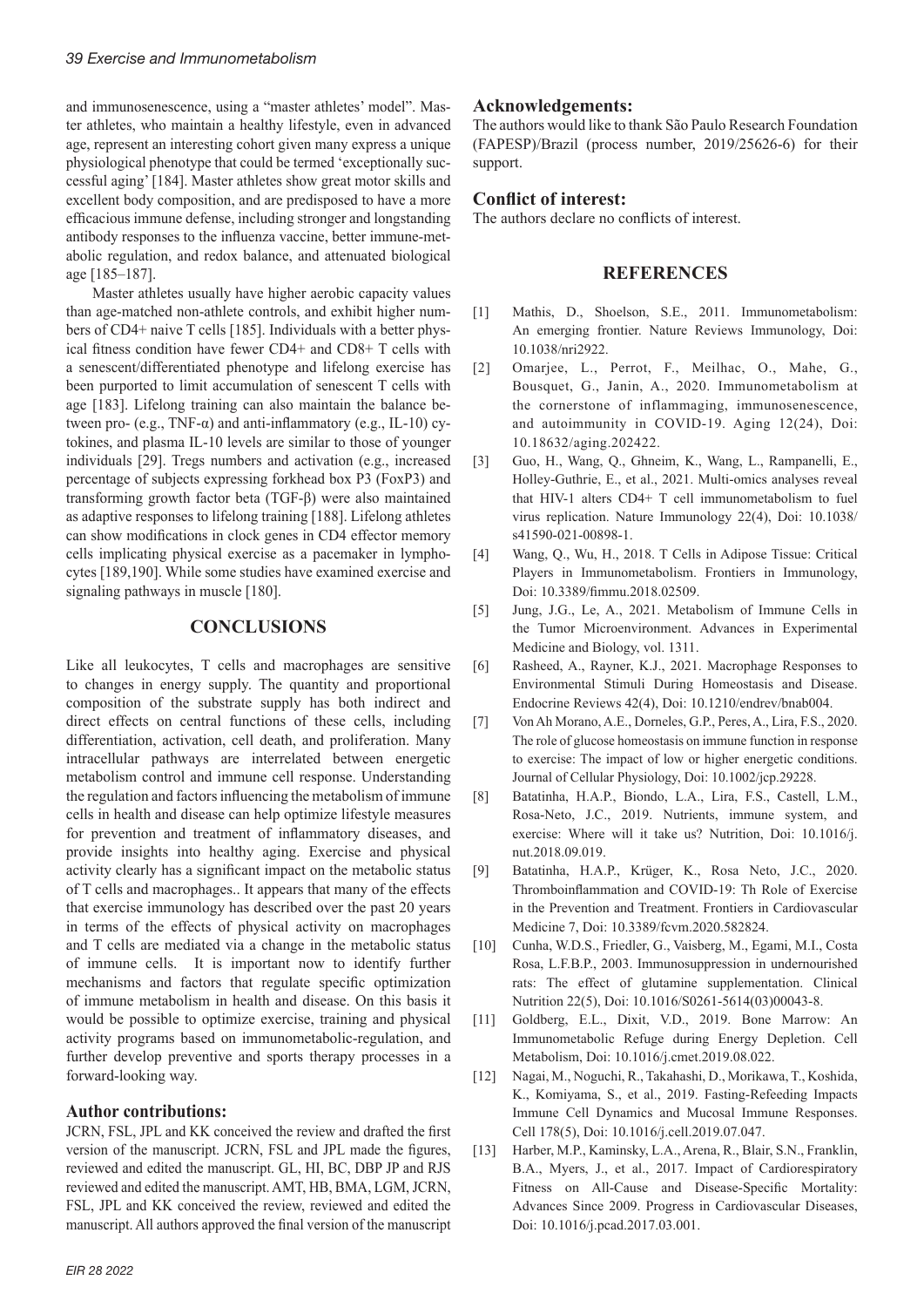- [14] Barry, V.W., Baruth, M., Beets, M.W., Durstine, J.L., Liu, J., Blair, S.N., 2014. Fitness vs. fatness on all-cause mortality: A meta-analysis. Progress in Cardiovascular Diseases 56(4), Doi: 10.1016/j.pcad.2013.09.002.
- [15] Pedersen, B.K., 2009. The diseasome of physical inactivity and the role of myokines in muscle-fat cross talk. Journal of Physiology, Doi: 10.1113/jphysiol.2009.179515.
- [16] Walsh, N.P., Gleeson, M., Shephard, R.J., Gleeson, M., Woods, J.A., Bishop, N.C., et al., 2011. Position statement part one: Immune function and exercise. Exercise Immunology Review.
- [17] Ortega, E., Gálvez, I., Martín-Cordero, L., 2019. Adrenergic Regulation of Macrophage-Mediated Innate/Inflammatory Responses in Obesity and Exercise in this Condition: Role of β2 Adrenergic Receptors. Endocrine, Metabolic & Immune Disorders - Drug Targets 19(8), Doi: 10.2174/1871530319666190206124520.
- [18] Magliulo L, Bondi D, Pini N, Marramiero L, Di Filippo ES. The wonder exerkines-novel insights: a critical state-of-theart review. Mol Cell Biochem. 2022 Jan;477(1):105-113. doi: 10.1007/s11010-021-04264-5.
- [19] Gleeson, M., Bishop, N.C., Stensel, D.J., Lindley, M.R., Mastana, S.S., Nimmo, M.A., 2011. The anti-inflammatory effects of exercise: Mechanisms and implications for the prevention and treatment of disease. Nature Reviews Immunology, Doi: 10.1038/nri3041.
- [20] González, A., Hall, M.N., Lin, S.C., Hardie, D.G., 2020. AMPK and TOR: The Yin and Yang of Cellular Nutrient Sensing and Growth Control. Cell Metabolism, Doi: 10.1016/j.cmet.2020.01.015.
- [21] Hardie, D.G., 2020. AMPK as a direct sensor of long-chain fatty acyl–CoA esters. Nature Metabolism, Doi: 10.1038/ s42255-020-0249-y.
- [22] Vignali, P.D.A., Barbi, J., Pan, F., 2017. Metabolic regulation of T cell immunity. Advances in Experimental Medicine and Biology, vol. 1011.
- [23] Kishton, R.J., Barnes, C.E., Nichols, A.G., Cohen, S., Gerriets, V.A., Siska, P.J., et al., 2016. AMPK Is Essential to Balance Glycolysis and Mitochondrial Metabolism to Control T-ALL Cell Stress and Survival. Cell Metabolism 23(4), Doi: 10.1016/j.cmet.2016.03.008.
- [24] Blagih, J., Coulombe, F., Vincent, E.E., Dupuy, F., Galicia-Vázquez, G., Yurchenko, E., et al., 2015. The Energy Sensor AMPK Regulates T Cell Metabolic Adaptation and Effector Responses InVivo. Immunity 42(1), Doi: 10.1016/j. immuni.2014.12.030.
- [25] Cabral-Santos, C., de Lima Junior, E.A., Fernandes, I.M. da C., Pinto, R.Z., Rosa-Neto, J.C., Bishop, N.C., et al., 2019. Interleukin-10 responses from acute exercise in healthy subjects: A systematic review. Journal of Cellular Physiology, Doi: 10.1002/jcp.27920.
- [26] Rehm, K., Sunesara, I., Marshall, G.D., 2015. Increased Circulating Anti-inflammatory Cells in Marathon-trained Runners. International Journal of Sports Medicine 36(10), Doi: 10.1055/s-0035-1547218.
- [27] Brookens, S.K., Cho, S.H., Basso, P.J., Boothby, M.R., 2020. AMPKα1 in B Cells Dampens Primary Antibody Responses yet Promotes Mitochondrial Homeostasis and Persistence of B Cell Memory. The Journal of Immunology 205(11), Doi: 10.4049/jimmunol.1901474.
- [28] Wong, G.C.L., Narang, V., Lu, Y., Camous, X., Nyunt, M.S.Z., Carre, C., et al., 2019. Hallmarks of improved immunological responses in the vaccination of more physically active elderly females. Exercise Immunology Review 25.
- [29] Minuzzi, L.G., Chupel, M.U., Rama, L., Rosado, F., Muñoz, V.R., Gaspar, R.C., et al., 2019. Lifelong exercise practice and immunosenescence: Master athletes cytokine response to acute exercise. Cytokine 115, Doi: 10.1016/j.cyto.2018.12.006.
- [30] Mounier, R., Théret, M., Arnold, L., Cuvellier, S., Bultot, L., Göransson, O., et al., 2013. AMPKα1 regulates macrophage skewing at the time of resolution of inflammation during skeletal muscle regeneration. Cell Metabolism 18(2), Doi: 10.1016/j.cmet.2013.06.017.
- [31] Banskota, S., Wang, H., Kwon, Y.H., Gautam, J., Gurung, P., Haq, S., et al., 2021. Salicylates ameliorate intestinal inflammation by activating macrophage AMPK. Inflammatory Bowel Diseases 27(6), Doi: 10.1093/ibd/izaa305.
- [32] Postler, T.S., Peng, V., Bhatt, D.M., Ghosh, S., 2021. Metformin selectively dampens the acute inflammatory response through an AMPK-dependent mechanism. Scientific Reports 11(1), Doi: 10.1038/s41598-021-97441-x.
- [33] Zhang, Z., Jiang, Z., Zhang, Y., Zhang, Y., Yan, Y., Bhushan, S., et al., 2020. Corticosterone Enhances the AMPK-Mediated Immunosuppressive Phenotype of Testicular Macrophages During Uropathogenic Escherichia coli Induced Orchitis. Frontiers in Immunology 11, Doi: 10.3389/ fimmu.2020.583276.
- [34] Bone, N.B., Liu, Z., Pittet, J.-F., Zmijewski, J.W., 2017. Frontline Science: D1 dopaminergic receptor signaling activates the AMPK-bioenergetic pathway in macrophages and alveolar epithelial cells and reduces endotoxin-induced ALI. Journal of Leukocyte Biology 101(2), Doi: 10.1189/jlb.3hi0216-068rr.
- [35] Laplante, M., Sabatini, D.M., 2012. MTOR signaling in growth control and disease. Cell, Doi: 10.1016/j.cell.2012.03.017.
- [36] Kim, J., Guan, K.L., 2019. mTOR as a central hub of nutrient signalling and cell growth. Nature Cell Biology, Doi: 10.1038/ s41556-018-0205-1.
- [37] Delgoffe, G.M., Kole, T.P., Zheng, Y., Zarek, P.E., Matthews, K.L., Xiao, B., et al., 2009. The mTOR Kinase Differentially Regulates Effector and Regulatory T Cell Lineage Commitment. Immunity 30(6), Doi: 10.1016/j. immuni.2009.04.014.
- [38] Zeng, H., 2017. mTOR signaling in immune cells and its implications for cancer immunotherapy. Cancer Letters, Doi: 10.1016/j.canlet.2017.08.038.
- [39] Kelly, B., O'Neill, L.A.J., 2015. Metabolic reprogramming in macrophages and dendritic cells in innate immunity. Cell Research, Doi: 10.1038/cr.2015.68.
- [40] Festuccia, W.T., 2021. Regulation of Adipocyte and Macrophage Functions by mTORC1 and 2 in Metabolic Diseases. Molecular Nutrition and Food Research, Doi: 10.1002/mnfr.201900768.
- [41] Deng, W., Yang, J., Lin, X., Shin, J., Gao, J., Zhong, X.-P., 2017. Essential Role of mTORC1 in Self-Renewal of Murine Alveolar Macrophages. The Journal of Immunology 198(1), Doi: 10.4049/jimmunol.1501845.
- [42] Paschoal, V.A., Amano, M.T., Belchior, T., Magdalon, J., Chimin, P., Andrade, M.L., et al., 2017. mTORC1 inhibition with rapamycin exacerbates adipose tissue inflammation in obese mice and dissociates macrophage phenotype from function. Immunobiology 222(2), Doi: 10.1016/j.imbio.2016.09.014.
- [43] Gawedzka, A., Grandys, M., Duda, K., Zapart-Bukowska, J., Zoladz, J.A., Majerczak, J., 2020. Plasma BCAA concentrations during exercise of varied intensities in young healthy men-the impact of endurance training. PeerJ 8, Doi: 10.7717/peerj.10491.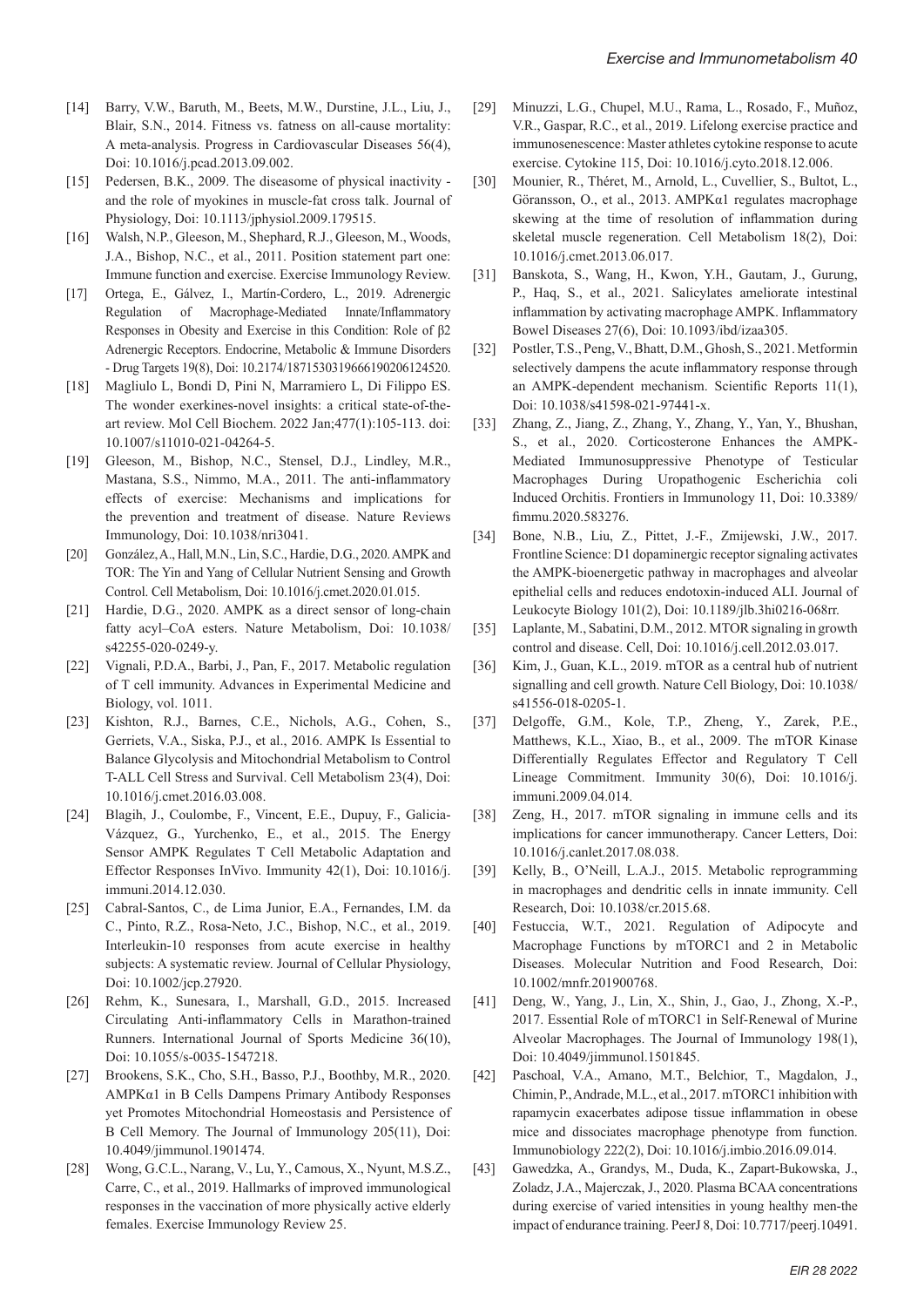- [44] Meng, D., Yang, Q., Wang, H., Melick, C.H., Navlani, R., Frank, A.R., et al., 2020. Glutamine and asparagine activate mTORC1 independently of Rag GTPases. Journal of Biological Chemistry, Doi: 10.1074/jbc.AC119.011578.
- [45] Bassit, R.A., Sawada, L.A., Bacurau, R.F.P., Navarro, F., Martins, E., Santos, R.V.T., et al., 2002. Branched-chain amino acid supplementation and the immune response of long-distance athletes. Nutrition, vol. 18.
- [46] Pearce, E.J., Pearce, E.L., 2018. Immunometabolism in 2017: Driving immunity: All roads lead to metabolism. Nature Reviews Immunology, Doi: 10.1038/nri.2017.139.
- [47] McGettrick, A.F., O'Neill, L.A.J., 2020. The Role of HIF in Immunity and Inflammation. Cell Metabolism, Doi: 10.1016/j. cmet.2020.08.002.
- [48] McNamee, E.N., Korns Johnson, D., Homann, D., Clambey, E.T., 2013. Hypoxia and hypoxia-inducible factors as regulators of T cell development, differentiation, and function. Immunologic Research 55(1–3), Doi: 10.1007/s12026-012-8349-8.
- [49] Doedens, A.L., Phan, A.T., Stradner, M.H., Fujimoto, J.K., Nguyen, J. V., Yang, E., et al., 2013. Hypoxia-inducible factors enhance the effector responses of CD8 + T cells to persistent antigen. Nature Immunology 14(11), Doi: 10.1038/ ni.2714.
- [50] Finlay, D.K., Rosenzweig, E., Sinclair, L. V., Carmen, F.C., Hukelmann, J.L., Rolf, J., et al., 2012. PDK1 regulation of mTOR and hypoxia-inducible factor 1 integrate metabolism and migration of CD8+ T cells. Journal of Experimental Medicine 209(13), Doi: 10.1084/jem.20112607.
- [51] Cho, S.H., Raybuck, A.L., Stengel, K., Wei, M., Beck, T.C., Volanakis, E., et al., 2016. Germinal centre hypoxia and regulation of antibody qualities by a hypoxia response system. Nature 537(7619), Doi: 10.1038/nature19334.
- [52] Qian, T., Hong, J., Wang, L., Wang, Z., Lu, Z., Li, Y., et al., 2019. Regulation of CD11b by HIF-1α and the STAT3 signaling pathway contributes to the immunosuppressive function of B cells in inflammatory bowel disease. Molecular Immunology 111, Doi: 10.1016/j.molimm.2019.04.005.
- [53] Cramer, T., Yamanishi, Y., Clausen, B.E., Förster, I., Pawlinski, R., Mackman, N., et al., 2003. HIF-1α is essential for myeloid cell-mediated inflammation. Cell 112(5), Doi: 10.1016/S0092- 8674(03)00154-5.
- [54] Wang, T., Liu, H., Lian, G., Zhang, S.Y., Wang, X., Jiang, C., 2017. HIF1 α -Induced Glycolysis Metabolism Is Essential to the Activation of Inflammatory Macrophages. Mediators of Inflammation 2017, Doi: 10.1155/2017/9029327.
- [55] Tannahill, G.M., Curtis, A.M., Adamik, J., Palsson-Mcdermott, E.M., McGettrick, A.F., Goel, G., et al., 2013. Succinate is an inflammatory signal that induces IL-1β through HIF-1 $\alpha$ . Nature 496(7444), Doi: 10.1038/nature11986.
- [56] Lampropoulou, V., Sergushichev, A., Bambouskova, M., Nair, S., Vincent, E.E., Loginicheva, E., et al., 2016. Itaconate Links Inhibition of Succinate Dehydrogenase with Macrophage Metabolic Remodeling and Regulation of Inflammation. Cell Metabolism 24(1), Doi: 10.1016/j.cmet.2016.06.004.
- [57] Mills, E.L., Ryan, D.G., Prag, H.A., Dikovskaya, D., Menon, D., Zaslona, Z., et al., 2018. Itaconate is an anti-inflammatory metabolite that activates Nrf2 via alkylation of KEAP1. Nature 556(7699), Doi: 10.1038/nature25986.
- [58] Lindholm, M.E., Rundqvist, H., 2016. Skeletal muscle hypoxia-inducible factor-1 and exercise. Experimental Physiology 101(1), Doi: 10.1113/EP085318.
- [59] Wells, A.J., Hoffman, J.R., Jajtner, A.R., Varanoske, A.N., Church, D.D., Gonzalez, A.M., et al., 2016. Monocyte recruitment after high-intensity and high-volume resistance exercise. Medicine and Science in Sports and Exercise 48(6), Doi: 10.1249/MSS.0000000000000878.
- [60] Antunes, B.M., Rosa-Neto, J.C., Batatinha, H.A.P., Franchini, E., Teixeira, A.M., Lira, F.S., 2020. Physical fitness status modulates the inflammatory proteins in peripheral blood and circulating monocytes: role of PPAR-gamma. Scientific Reports 10(1), Doi: 10.1038/s41598-020-70731-6.
- [61] Silveira, L.S., Biondo, L.A., de Souza Teixeira, A.A., de Lima Junior, E.A., Castoldi, A., Câmara, N.O.S., et al., 2020. Macrophage immunophenotype but not anti-inflammatory profile is modulated by peroxisome proliferator-activated receptor gamma (PPARγ) in exercised obese mice. Exercise Immunology Review 26.
- [62] Stark, J.M., Tibbitt, C.A., Coquet, J.M., 2019. The metabolic requirements of Th2 cell differentiation. Frontiers in Immunology, Doi: 10.3389/fimmu.2019.02318.
- [63] Bouhlel, M.A., Derudas, B., Rigamonti, E., Dièvart, R., Brozek, J., Haulon, S., et al., 2007. PPARγ Activation Primes Human Monocytes into Alternative M2 Macrophages with Anti-inflammatory Properties. Cell Metabolism 6(2), Doi: 10.1016/j.cmet.2007.06.010.
- [64] Angela, M., Endo, Y., Asou, H.K., Yamamoto, T., Tumes, D.J., Tokuyama, H., et al., 2016. Fatty acid metabolic reprogramming via mTOR-mediated inductions of PPARγ directs early activation of T cells. Nature Communications 7, Doi: 10.1038/ncomms13683.
- [65] Clark, R.B., Bishop-Bailey, D., Estrada-Hernandez, T., Hla, T., Puddington, L., Padula, S.J., 2000. The Nuclear Receptor PPARγ and Immunoregulation: PPARγ Mediates Inhibition of Helper T Cell Responses. The Journal of Immunology 164(3), Doi: 10.4049/jimmunol.164.3.1364.
- [66] Henriksson, J., Chen, X., Gomes, T., Ullah, U., Meyer, K.B., Miragaia, R., et al., 2019. Genome-wide CRISPR Screens in T Helper Cells Reveal Pervasive Crosstalk between Activation and Differentiation. Cell 176(4), Doi: 10.1016/j.cell.2018.11.044.
- [67] Cipolletta, D., Feuerer, M., Li, A., Kamei, N., Lee, J., Shoelson, S.E., et al., 2012. PPAR-γ is a major driver of the accumulation and phenotype of adipose tissue T reg cells. Nature 486(7404), Doi: 10.1038/nature11132.
- [68] Nor Effa, S.Z., Yaacob, N.S., Norazmi, M.N., 2018. Crosstalk between PPARγ ligands and inflammatory-related pathways in natural T-regulatory cells from type 1 diabetes mouse model. Biomolecules 8(4), Doi: 10.3390/biom8040135.
- [69] Zhang, Y., Zhan, R.X., Chen, J.Q., Gao, Y., Chen, L., Kong, Y., et al., 2015. Pharmacological activation of PPAR gamma ameliorates vascular endothelial insulin resistance via a noncanonical PPAR gamma-dependent nuclear factor-kappa B trans-repression pathway. European Journal of Pharmacology 754, Doi: 10.1016/j.ejphar.2015.02.004.
- [70] Silveira, L.S., Batatinha, H.A.P., Castoldi, A., Câmara, N.O.S., Festuccia, W.T., Souza, C.O., et al., 2019. Exercise rescues the immune response fine-tuned impaired by peroxisome proliferator-activated receptors γ deletion in macrophages. Journal of Cellular Physiology 234(4), Doi: 10.1002/jcp.27333.
- [71] Nieman, D.C., Lila, M.A., Gillitt, N.D., 2019. Immunometabolism: A Multi-Omics Approach to Interpreting the Influence of Exercise and Diet on the Immune System. Annual Review of Food Science and Technology, Doi: 10.1146/annurev-food-032818-121316.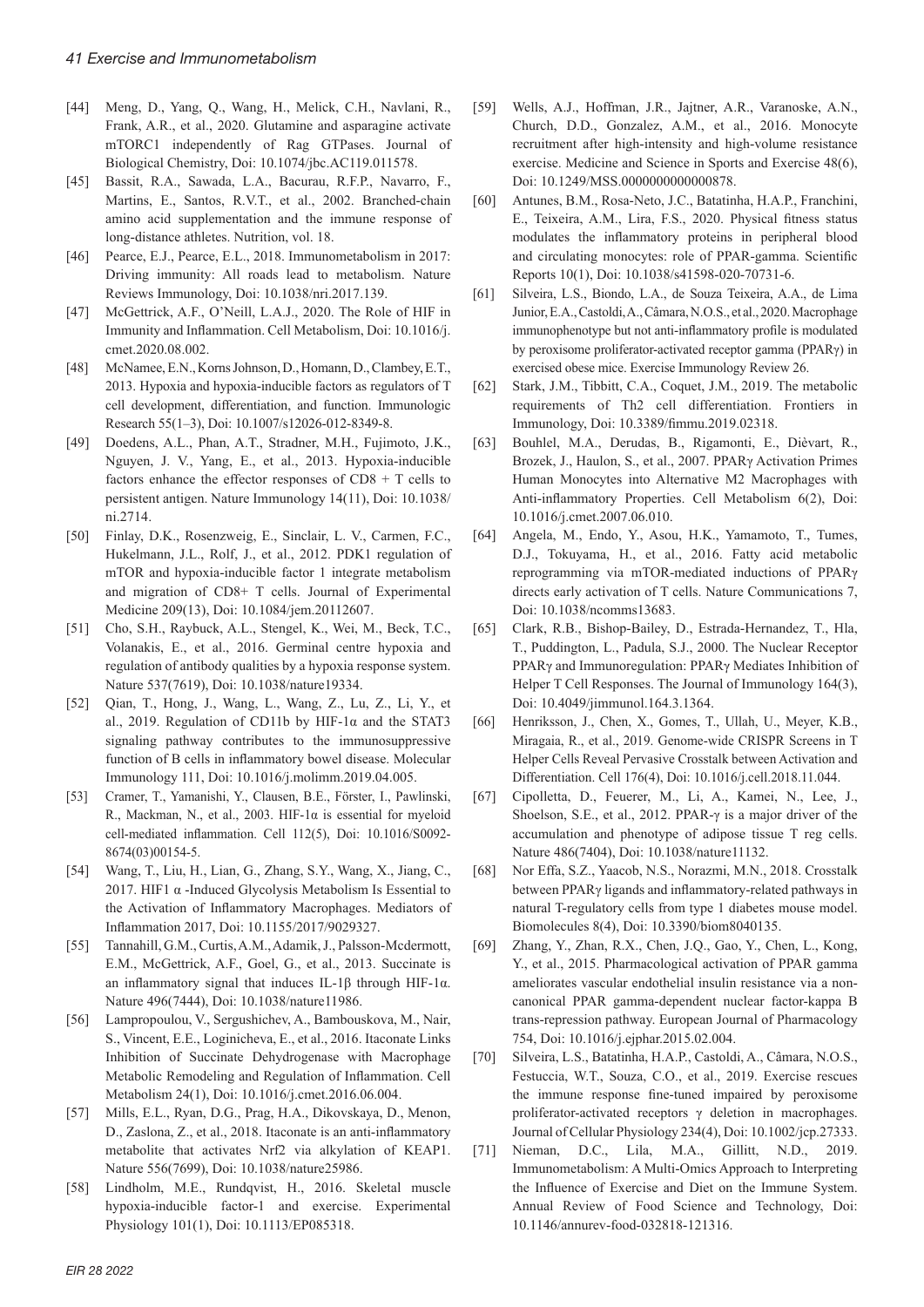- [72] Dumitru, C., Kabat, A.M., Maloy, K.J., 2018. Metabolic adaptations of CD4+ T cells in inflammatory disease. Frontiers in Immunology, Doi: 10.3389/fimmu.2018.00540.
- [73] Alack, K., Weiss, A., Krüger, K., Höret, M., Schermuly, R., Frech, T., et al., 2020. Profiling of human lymphocytes reveals a specific network of protein kinases modulated by endurance training status. Scientific Reports 10(1), Doi: 10.1038/s41598-020-57676-6.
- [74] Liu, R., Fan, W., Krüger, K., Xiao, Y., Pilat, C., Seimetz, M., et al., 2017. Exercise Affects T-Cell Function by Modifying Intracellular Calcium Homeostasis. Medicine and Science in Sports and Exercise 49(1), Doi: 10.1249/ MSS.0000000000001080.
- [75] Siedlik, J.A., Deckert, J.A., Benedict, S.H., Bhatta, A., Dunbar, A.J., Vardiman, J.P., et al., 2017. T cell activation and proliferation following acute exercise in human subjects is altered by storage conditions and mitogen selection. Journal of Immunological Methods 446, Doi: 10.1016/j.jim.2017.03.017.
- [76] Zynda, E.R., Grimm, M.J., Yuan, M., Zhong, L., Mace, T.A., Capitano, M., et al., 2015. A role for the thermal environment in defining co-stimulation requirements for CD4+ T cell activation. Cell Cycle 14(14), Doi: 10.1080/15384101.2015.1049782.
- [77] Hack, V., Weiss, C., Friedmann, B., Suttner, S., Schykowski, M., Erbe, N., et al., 1997. Decreased plasma glutamine level and CD4+ T cell number in response to 8 wk of anaerobic training. American Journal of Physiology - Endocrinology and Metabolism 272(5 35-5), Doi: 10.1152/ajpendo.1997.272.5.e788.
- [78] Heinemeier, K., Langberg, H., Kjaer, M., 2003. Exerciseinduced changes in circulating levels of transforming growth factor-β-1 in humans: Methodological considerations. European Journal of Applied Physiology 90(1–2), Doi: 10.1007/s00421-003-0881-8.
- [79] Schild, M., Eichner, G., Beiter, T., Zügel, M., Krumholz-Wagner, I., Hudemann, J., et al., 2016. Effects of Acute Endurance Exercise on Plasma Protein Profiles of Endurance-Trained and Untrained Individuals over Time. Mediators of Inflammation 2016, Doi: 10.1155/2016/4851935.
- [80] Ihalainen, J.K., Ahtiainen, J.P., Walker, S., Paulsen, G., Selänne, H., Hämäläinen, M., et al., 2017. Resistance training status modifies inflammatory response to explosive and hypertrophic resistance exercise bouts. Journal of Physiology and Biochemistry 73(4), Doi: 10.1007/s13105- 017-0590-0.
- [81] Pucino, V., Certo, M., Bulusu, V., Cucchi, D., Goldmann, K., Pontarini, E., et al., 2019. Lactate Buildup at the Site of Chronic Inflammation Promotes Disease by Inducing CD4+ T Cell Metabolic Rewiring. Cell Metabolism 30(6), Doi: 10.1016/j.cmet.2019.10.004.
- [82] Perry, C., Pick, M., Bdolach, N., Hazan-Halevi, I., Kay, S., Berr, I., et al., 2013. Endurance Exercise Diverts the Balance between Th17 Cells and Regulatory T Cells. PLoS ONE 8(10), Doi: 10.1371/journal.pone.0074722.
- [83] Walsh NP. Recommendations to maintain immune health in athletes. Eur J Sport Sci. 2018 Jul;18(6):820-831. doi: 10.1080/17461391.2018.1449895. Epub 2018 Apr 11. PMID: 29637836.
- [84] Ecker, C., Guo, L., Voicu, S., Gil-de-Gómez, L., Medvec, A., Cortina, L., et al., 2018. Differential Reliance on Lipid Metabolism as a Salvage Pathway Underlies Functional Differences of T Cell Subsets in Poor Nutrient Environments. Cell Reports 23(3), Doi: 10.1016/j.celrep.2018.03.084.
- [85] Swamy, M., Pathak, S., Grzes, K.M., Damerow, S., Sinclair, L. V., Van Aalten, D.M.F., et al., 2016. Glucose and glutamine fuel protein O-GlcNAcylation to control T cell self-renewal and malignancy. Nature Immunology 17(6), Doi: 10.1038/ni.3439.
- [86] Rundqvist, H., Veliça, P., Barbieri, L., Gameiro, P.A., Bargiela, D., Gojkovic, M., et al., 2020. Cytotoxic t-cells mediate exercise-induced reductions in tumor growth. ELife 9, Doi: 10.7554/eLife.59996.
- [87] Galván-Peña, S., O'Neill, L.A.J., 2014. Metabolic reprogramming in macrophage polarization. Frontiers in Immunology 5(AUG), Doi: 10.3389/fimmu.2014.00420.
- [88] Van den Bossche, J., O'Neill, L.A., Menon, D., 2017. Macrophage Immunometabolism: Where Are We (Going)? Trends in Immunology, Doi: 10.1016/j.it.2017.03.001.
- [89] Ryan, D.G., O'Neill, L.A.J., 2020. Krebs Cycle Reborn in Macrophage Immunometabolism. Annual Review of Immunology, Doi: 10.1146/annurevimmunol-081619-104850.
- [90] Ó Maoldomhnaigh, C., Cox, D.J., Phelan, J.J., Mitermite, M., Murphy, D.M., Leisching, G., et al., 2021. Lactate Alters Metabolism in Human Macrophages and Improves Their Ability to Kill Mycobacterium tuberculosis. Frontiers in Immunology 12, Doi: 10.3389/fimmu.2021.663695.
- [91] Merlin, J., Ivanov, S., Dumont, A., Sergushichev, A., Gall, J., Stunault, M., et al., 2021. Non-canonical glutamine transamination sustains efferocytosis by coupling redox buffering to oxidative phosphorylation. Nature Metabolism 3(10), Doi: 10.1038/s42255-021-00471-y.
- [92] Rosa Neto, J.C., Calder, P.C., Curi, R., Newsholme, P., Sethi, J.K., Silveira, L.S., 2021. The immunometabolic roles of various fatty acids in macrophages and lymphocytes. International Journal of Molecular Sciences, Doi: 10.3390/ ijms22168460.
- [93] Diskin, C., Ryan, T.A.J., O'Neill, L.A.J., 2021. Modification of Proteins by Metabolites in Immunity. Immunity, Doi: 10.1016/j.immuni.2020.09.014.
- [94] Wadley, A.J., Roberts, M.J., Creighton, J., Thackray, A.E., Stensel, D.J., Bishop, N.C., 2021. Higher levels of physical activity are associated with reduced tethering and migration of pro-inflammatory monocytes in males with central obesity. Exercise Immunology Review 27.
- [95] Kawanishi, N., Yano, H., Yokogawa, Y., Suzuki, K., 2010. Exercise training inhibits inflammation in adipose tissue via both suppression of macrophage infiltration and acceleration of phenotypic switching from M1 to M2 macrophages in high-fat-diet-induced obese mice. Exercise Immunology Review 16.
- [96] Kolahdouzi, S., Talebi-Garakani, E., Hamidian, G., Safarzade, A., 2019. Exercise training prevents high-fat diet-induced adipose tissue remodeling by promoting capillary density and macrophage polarization. Life Sciences 220, Doi: 10.1016/j. lfs.2019.01.037.
- [97] Simpson, R.J., Boßlau, T.K., Weyh, C., Niemiro, G.M., Batatinha, H., Smith, K.A., et al., 2021. Exercise and adrenergic regulation of immunity. Brain, Behavior, and Immunity, Doi: 10.1016/j.bbi.2021.07.010.
- [98] Grailer, J.J., Haggadone, M.D., Sarma, J.V., Zetoune, F.S., Ward, P.A., 2014. Induction of M2 regulatory macrophages through the β2- Adrenergic receptor with protection during endotoxemia and acute lung injury. Journal of Innate Immunity 6(5), Doi: 10.1159/000358524.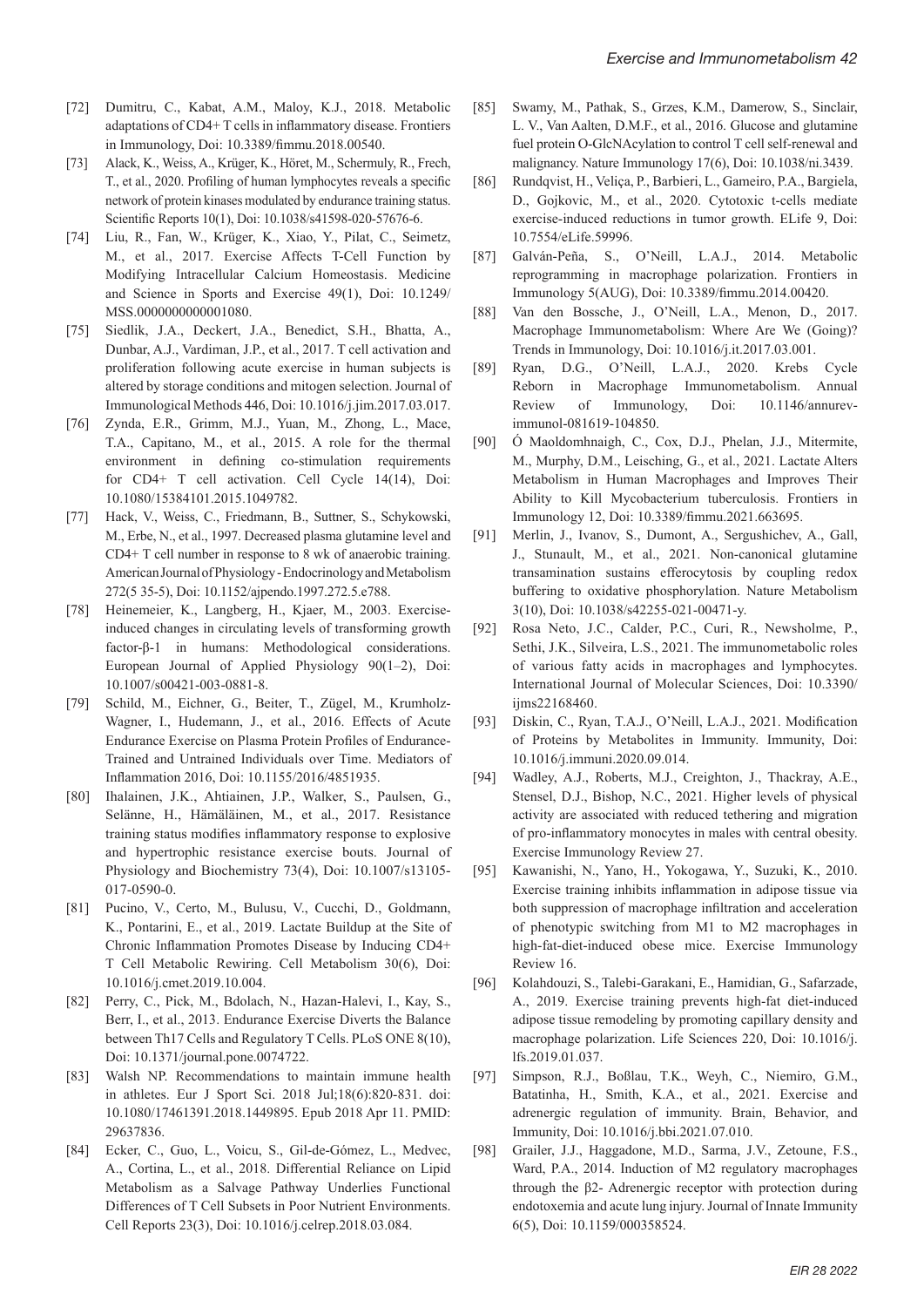- [99] Gálvez, I., Martín-Cordero, L., Hinchado, M.D., Álvarez-Barrientos, A., Ortega, E., 2019. Obesity affects β2 adrenergic regulation of the inflammatory profile and phenotype of circulating monocytes from exercised animals. Nutrients 11(11), Doi: 10.3390/nu11112630.
- [100] Tremblay, M.S., Aubert, S., Barnes, J.D., Saunders, T.J., Carson, V., Latimer-Cheung, A.E., et al., 2017. Sedentary Behavior Research Network (SBRN) - Terminology Consensus Project process and outcome. International Journal of Behavioral Nutrition and Physical Activity 14(1), Doi: 10.1186/s12966-017-0525-8.
- [101] Thorp, A.A., Owen, N., Neuhaus, M., Dunstan, D.W., 2011. Sedentary behaviors and subsequent health outcomes in adults: A systematic review of longitudinal studies, 19962011. American Journal of Preventive Medicine, Doi: 10.1016/j.amepre.2011.05.004.
- [102] Biswas, A., Oh, P.I., Faulkner, G.E., Bajaj, R.R., Silver, M.A., Mitchell, M.S., et al., 2015. Sedentary time and its association with risk for disease incidence, mortality, and hospitalization in adults a systematic review and metaanalysis. Annals of Internal Medicine, Doi: 10.7326/M14- 1651.
- [103] Guthold, R., Stevens, G.A., Riley, L.M., Bull, F.C., 2018. Worldwide trends in insufficient physical activity from 2001 to 2016: a pooled analysis of 358 population-based surveys with 1·9 million participants. The Lancet Global Health 6(10), Doi: 10.1016/S2214- 109X(18)30357-7.
- [104] Yates, T., Khunti, K., Wilmot, E.G., Brady, E., Webb, D., Srinivasan, B., et al., 2012. Self-reported sitting time and markers of inflammation, insulin resistance, and adiposity. American Journal of Preventive Medicine 42(1), Doi: 10.1016/j.amepre.2011.09.022.
- [105] Healy, G.N., Matthews, C.E., Dunstan, D.W., Winkler, E.A.H., Owen, N., 2011. Sedentary time and cardio-metabolic biomarkers in US adults: NHANES 200306. European Heart Journal 32(5), Doi: 10.1093/eurheartj/ehq451.
- [106] Henson, J., Yates, T., Edwardson, C.L., Khunti, K., Talbot, D., Gray, L.J., et al., 2013. Sedentary time and markers of chronic low-grade inflammation in a high risk population. PLoS ONE 8(10), Doi: 10.1371/journal.pone.0078350.
- [107] Allison, M.A., Jensky, N.E., Marshall, S.J., Bertoni, A.G., Cushman, M., 2012. Sedentary behavior and adiposityassociated inflammation: The multi-ethnic study of atherosclerosis. American Journal of Preventive Medicine 42(1), Doi: 10.1016/j.amepre.2011.09.023.
- [108] Falconer, C.L., Cooper, A.R., Walhin, J.P., Thompson, D., Page, A.S., Peters, T.J., et al., 2014. Sedentary time and markers of inflammation in people with newly diagnosed type 2 diabetes. Nutrition, Metabolism and Cardiovascular Diseases 24(9), Doi: 10.1016/j. numecd.2014.03.009.
- [109] Vozarova, B., Weyer, C., Lindsay, R.S., Pratley, R.E., Bogardus, C., Antonio Tataranni, P., 2002. High white blood cell count is associated with a worsening of insulin sensitivity and predicts the development of type 2 diabetes. Diabetes 51(2), Doi: 10.2337/diabetes.51.2.455.
- [110] Willis, E.A., Shearer, J.J., Matthews, C.E., Hofmann, J.N., 2018. Association of physical activity and sedentary time with blood cell counts: National Health and Nutrition Survey 2003-2006. PLoS ONE, Doi: 10.1371/journal. pone.0204277.
- [111] Phillips, C.M., Dillon, C.B., Perry, I.J., 2017. Does replacing sedentary behaviour with light or moderate to vigorous physical activity modulate inflammatory status in adults? International Journal of Behavioral Nutrition and Physical Activity 14(1), Doi: 10.1186/s12966-017-0594-8.
- [112] Thivel D, Tremblay A, Genin PM, Panahi S, Rivière D, Duclos M.Front Public Health. 2018 Oct 5;6:288. doi: 10.3389/fpubh.2018.00288. eCollection 2018
- [113] Wellen, K.E., Hotamisligil, G.S., 2005. Inflammation, stress, and diabetes. Journal of Clinical Investigation, Doi: 10.1172/ JCI200525102.
- [114] Osborn, O., Olefsky, J.M., 2012. The cellular and signaling networks linking the immune system and metabolism in disease. Nature Medicine, Doi: 10.1038/nm.2627.
- [115] Noz, M.P., Hartman, Y.A.W., Hopman, M.T.E., Willems, P.H.G.M., Tack, C.J., Joosten, L.A.B., et al., 2019. Sixteen-Week Physical Activity Intervention in Subjects With Increased Cardiometabolic Risk Shifts Innate Immune Function Towards a Less Proinflammatory State. Journal of the American Heart Association 8(21), Doi: 10.1161/ JAHA.119.013764.
- [116] Grace, M.S., Formosa, M.F., Bozaoglu, K., Bergouignan, A., Brozynska, M., Carey, A.L., et al., 2019. Acute effects of active breaks during prolonged sitting on subcutaneous adipose tissue gene expression: an ancillary analysis of a randomised controlled trial. Scientific Reports 9(1), Doi: 10.1038/s41598- 019-40490-0.
- [117] Latouche, C., Jowett, J.B.M., Carey, A.L., Bertovic, D.A., Owen, N., Dunstan, D.W., et al., 2013. Effects of breaking up prolonged sitting on skeletal muscle gene expression. Journal of Applied Physiology 114(4), Doi: 10.1152/ japplphysiol.00978.2012.
- [118] Keadle, S.K., Conroy, D.E., Buman, M.P., Dunstan, D.W., Matthews, C.E., 2017. Targeting reductions in sitting time to increase physical activity and improve health. Medicine and Science in Sports and Exercise 49(8), Doi: 10.1249/ MSS.0000000000001257.
- [119] Benatti, F.B., Ried-Larsen, M., 2015. The Effects of Breaking up Prolonged Sitting Time: A Review of Experimental Studies. Medicine and Science in Sports and Exercise, Doi: 10.1249/ MSS.0000000000000654.
- [120] Loh, R., Stamatakis, E., Folkerts, D., Allgrove, J.E., Moir, H.J., 2020. Effects of Interrupting Prolonged Sitting with Physical Activity Breaks on Blood Glucose, Insulin and Triacylglycerol Measures: A Systematic Review and Meta-analysis. Sports Medicine, Doi: 10.1007/s40279-019-01183-w.
- [121] Lancaster, G.I., Kraakman, M.J., Kammoun, H.L., Langley, K.G., Estevez, E., Banerjee, A., et al., 2014. The dual-specificity phosphatase 2 (DUSP2) does not regulate obesity-associated inflammation or insulin resistance in mice. PLoS ONE 9(11), Doi: 10.1371/journal. pone.0111524.
- [122] Brinker, G., Froeba, J., Arndt, L., Braune, J., Hobusch, C., Lindhorst, A., et al., 2021. CD4+ T cells regulate glucose homeostasis independent of adipose tissue dysfunction in mice. European Journal of Immunology 51(6), Doi: 10.1002/ eji.202048870.
- [123] Fessler, M.B., Rudel, L.L., Brown, J.M., 2009. Toll-like receptor signaling links dietary fatty acids to the metabolic syndrome. Current Opinion in Lipidology, Doi: 10.1097/ MOL.0b013e32832fa5c4.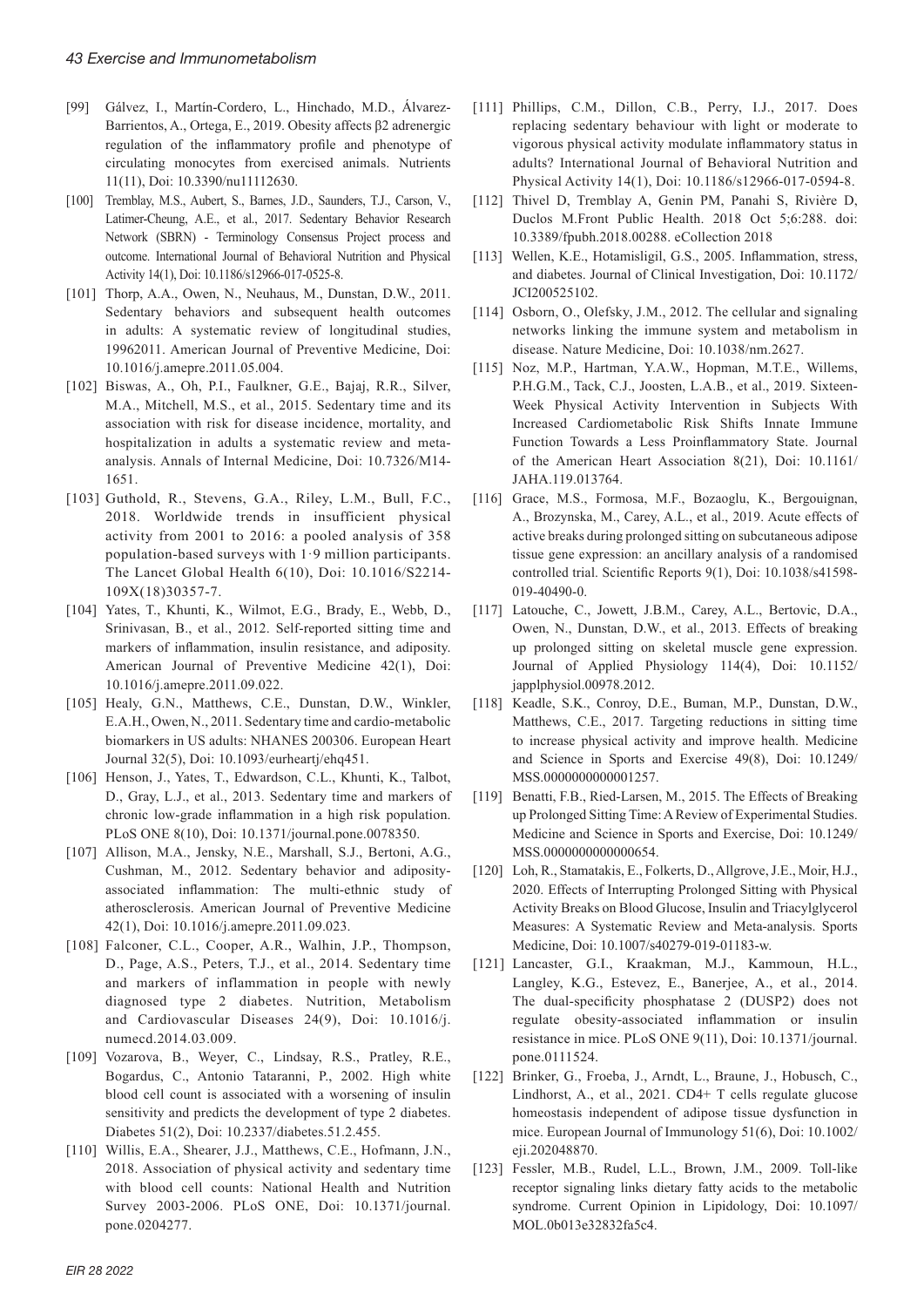- [124] Swanson, K. V., Deng, M., Ting, J.P.Y., 2019. The NLRP3 inflammasome: molecular activation and regulation to therapeutics. Nature Reviews Immunology, Doi: 10.1038/ s41577-019-0165-0.
- [125] Gleeson, M., McFarlin, B., Flynn, M., 2006. Exercise and tolllike receptors. Exercise Immunology Review.
- [126] Nguyen, M.T.A., Favelyukis, S., Nguyen, A.K., Reichart, D., Scott, P.A., Jenn, A., et al., 2007. A subpopulation of macrophages infiltrates hypertrophic adipose tissue and is activated by free fatty acids via toll-like receptors 2 and 4 and JNK-dependent pathways. Journal of Biological Chemistry 282(48), Doi: 10.1074/jbc.M706762200.
- [127] Shi, H., Kokoeva, M. V., Inouye, K., Tzameli, I., Yin, H., Flier, J.S., 2006. TLR4 links innate immunity and fatty acid-induced insulin resistance. Journal of Clinical Investigation 116(11), Doi: 10.1172/JCI28898.
- [128] Lancaster, G.I., Langley, K.G., Berglund, N.A., Kammoun, H.L., Reibe, S., Estevez, E., et al., 2018. Evidence that TLR4 Is Not a Receptor for Saturated Fatty Acids but Mediates Lipid-Induced Inflammation by Reprogramming Macrophage Metabolism. Cell Metabolism 27(5), Doi: 10.1016/j. cmet.2018.03.014.
- [129] Jialal, I., Kaur, H., Devaraj, S., 2014. Toll-like receptor status in obesity and metabolic syndrome: A translational perspective. Journal of Clinical Endocrinology and Metabolism 99(1), Doi: 10.1210/jc.2013-3092.
- [130] Pierre, N., Deldicque, L., Barbé, C., Naslain, D., Cani, P.D., Francaux, M., 2013. Toll-Like Receptor 4 Knockout Mice Are Protected against Endoplasmic Reticulum Stress Induced by a High-Fat Diet. PLoS ONE 8(5), Doi: 10.1371/journal.pone.0065061.
- [131] Salvadó, L., Palomer, X., Barroso, E., Vázquez-Carrera, M., 2015. Targeting endoplasmic reticulum stress in insulin resistance. Trends in Endocrinology and Metabolism, Doi: 10.1016/j.tem.2015.05.007.
- [132] Kim, S., Joe, Y., Jeong, S.O., Zheng, M., Back, S.H., Park, S.W., et al., 2014. Endoplasmic reticulum stress is sufficient for the induction of IL-1β production via activation of the NFκB and inflammasome pathways. Innate Immunity 20(8), Doi: 10.1177/1753425913508593.
- [133] Gregor, M.F., Yang, L., Fabbrini, E., Mohammed, B.S., Eagon, J.C., Hotamisligil, G.S., et al., 2009. Endoplasmic reticulum stress is reduced in tissues of obese subjects after weight loss. Diabetes 58(3), Doi: 10.2337/db08-1220.
- [134] Pedersen, B.K., Febbraio, M.A., 2012. Muscles, exercise and obesity: Skeletal muscle as a secretory organ. Nature Reviews Endocrinology, Doi: 10.1038/nrendo.2012.49.
- [135] Steensberg, A., Fischer, C.P., Keller, C., Møller, K., Pedersen, B.K., 2003. IL-6 enhances plasma IL-1ra, IL-10, and cortisol in humans. American Journal of Physiology - Endocrinology and Metabolism 285(2 48-2), Doi: 10.1152/ajpendo.00074.2003.
- [136] Calegari, L., Nunes, R.B., Mozzaquattro, B.B., Rossato, D.D., Dal Lago, P., 2018. Exercise training improves the IL-10/ TNF-α cytokine balance in the gastrocnemius of rats with heart failure. Brazilian Journal of Physical Therapy 22(2), Doi: 10.1016/j.bjpt.2017.09.004.
- [137] Khadir, A., Kavalakatt, S., Cherian, P., Warsame, S., Abubaker, J.A., Dehbi, M., et al., 2018. Physical exercise enhanced heat shock protein 60 expression and attenuated inflammation in the adipose tissue of human diabetic obese. Frontiers in Endocrinology 9(FEB), Doi: 10.3389/ fendo.2018.00016.
- [138] Milne, K.J., Noble, E.G., 2002. Exercise-induced elevation of HSP70 is intensity dependent. Journal of Applied Physiology 93(2), Doi: 10.1152/japplphysiol.00528.2001.
- [139] Kilmartin, B., Reen, D.J., 2004. HSP60 induces self-tolerance to repeated HSP60 stimulation and cross-tolerance to other pro-inflammatory stimuli. European Journal of Immunology 34(7), Doi: 10.1002/eji.200425108.
- [140] Barry, J.C., Shakibakho, S., Durrer, C., Simtchouk, S., Jawanda, K.K., Cheung, S.T., et al., 2016. Hyporesponsiveness to the anti-inflammatory action of interleukin-10 in type 2 diabetes. Scientific Reports 6, Doi: 10.1038/srep21244.
- [141] Dasu, M.R., Devaraj, S., Zhao, L., Hwang, D.H., Jialal, I., 2008. High glucose induces toll-like receptor expression in human monocytes Mechanism of activation. Diabetes 57(11), Doi: 10.2337/db08-0564.
- [142] Dasu, M.R., Jialal, I., 2011. Free fatty acids in the presence of high glucose amplify monocyte inflammation via Toll-like receptors. American Journal of Physiology - Endocrinology and Metabolism 300(1), Doi: 10.1152/ajpendo.00490.2010.
- [143] Kawanishi, N., Mizokami, T., Yano, H., Suzuki, K., 2013. Exercise attenuates M1 macrophages and CD8+ T cells in the adipose tissue of obese mice. Medicine and Science in Sports and Exercise 45(9), Doi: 10.1249/MSS.0b013e31828ff9c6.
- [144] Fisher, G., Hyatt, T.C., Hunter, G.R., Oster, R.A., Desmond, R.A., Gower, B.A., 2011. Effect of diet with and without exercise training on markers of inflammation and fat distribution in overweight women. Obesity 19(6), Doi: 10.1038/oby.2010.310.
- [145] Johnsen, N.F., Tjønneland, A., Thomsen, B.L.R., Christensen, J., Loft, S., Friedenreich, C., et al., 2009. Physical activity and risk of prostate cancer in the European Prospective Investigation into Cancer and Nutrition (EPIC) cohort. International Journal of Cancer 125(4), Doi: 10.1002/ijc.24326.
- [146] Sparks, L.M., Johannsen, N.M., Church, T.S., Earnest, C.P., Moonen-Kornips, E., Moro, C., et al., 2013. Nine months of combined training improves Ex vivo skeletal muscle metabolism in individuals with type 2 diabetes. Journal of Clinical Endocrinology and Metabolism 98(4), Doi: 10.1210/jc.2012-3874.
- [147] Van Tienen, F.H.J., Praet, S.F.E., De Feyter, H.M., Van Den Broek, N.M., Lindsey, P.J., Schoonderwoerd, K.G.C., et al., 2012. Physical activity is the key determinant of skeletal muscle mitochondrial function in type 2 diabetes. Journal of Clinical Endocrinology and Metabolism 97(9), Doi: 10.1210/ jc.2011-3454.
- [148] McFarlin, B.K., Flynn, M.G., Campbell, W.W., Stewart, L.K., Timmerman, K.L., 2004. TLR4 is lower in resistance-trained older women and related to inflammatory cytokines. Medicine and Science in Sports and Exercise 36(11), Doi: 10.1249/01. MSS.0000145465.71269.10.
- [149] Robinson, E., Durrer, C., Simtchouk, S., Jung, M.E., Bourne, J.E., Voth, E., et al., 2015. Short-term high-intensity interval and moderate-intensity continuous training reduce leukocyte TLR4 in inactive adults at elevated risk of type 2 diabetes. Journal of Applied Physiology 119(5), Doi: 10.1152/ japplphysiol.00334.2015.
- [150] Kraus, W.E., Houmard, J.A., Duscha, B.D., Knetzger, K.J., Wharton, M.B., McCartney, J.S., et al., 2002. Effects of the amount and intensity of exercise on plasma lipoproteins. The New England Journal of Medicine 347(19): 1483–92, Doi: 10.1056/NEJMoa020194.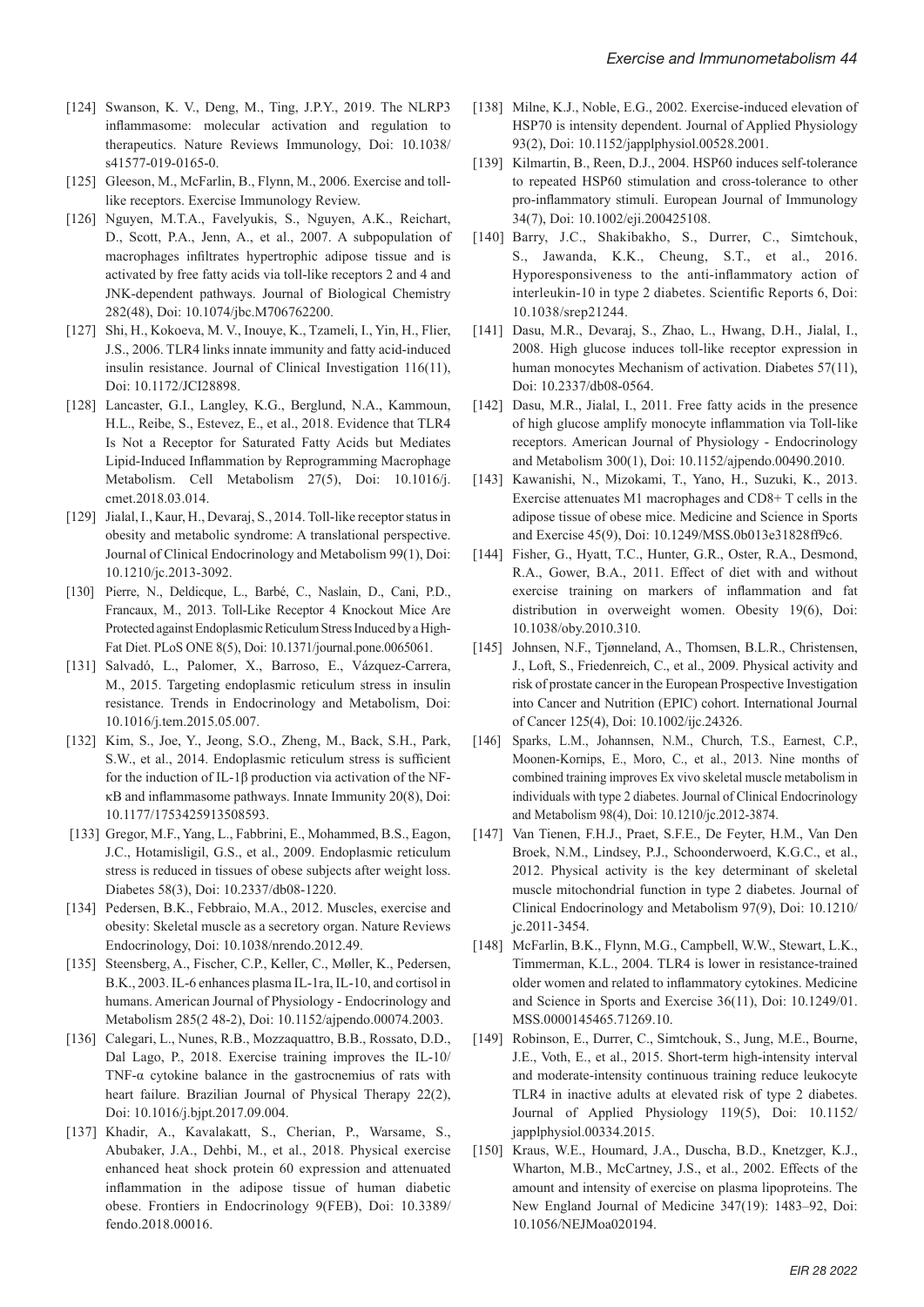- [151] Pal, D., Dasgupta, S., Kundu, R., Maitra, S., Das, G., Mukhopadhyay, S., et al., 2012. Fetuin-A acts as an endogenous ligand of TLR4 to promote lipid-induced insulin resistance. Nature Medicine 18(8), Doi: 10.1038/nm.2851.
- [152] Malin, S.K., Mulya, A., Fealy, C.E., Haus, J.M., Pagadala, M.R., Scelsi, A.R., et al., 2013. Fetuin-A is linked to improved glucose tolerance after short-term exercise training in nonalcoholic fatty liver disease. Journal of Applied Physiology 115(7), Doi: 10.1152/japplphysiol.00237.2013.
- [153] Memme, J.M., Oliveira, A.N., Hood, D.A., 2016. Chronology of UPR activation in skeletal muscle adaptations to chronic contractile activity. American Journal of Physiology - Cell Physiology 310(11), Doi: 10.1152/ajpcell.00009.2016.
- [154] Wu, J., Ruas, J.L., Estall, J.L., Rasbach, K.A., Choi, J.H., Ye, L., et al., 2011. The unfolded protein response mediates adaptation to exercise in skeletal muscle through a PGC-1α/ ATF6α complex. Cell Metabolism 13(2), Doi: 10.1016/j. cmet.2011.01.003.
- [155] Khadir, A., Kavalakatt, S., Abubaker, J., Cherian, P., Madhu, D., Al-Khairi, I., et al., 2016. Physical exercise alleviates ER stress in obese humans through reduction in the expression and release of GRP78 chaperone. Metabolism: Clinical and Experimental 65(9), Doi: 10.1016/j.metabol.2016.06.004.
- [156] Saraiva, M., Vieira, P., O'Garra, A., 2020. Biology and therapeutic potential of interleukin-10. Journal of Experimental Medicine 217(1), Doi: 10.1084/jem.20190418.
- [157] Hong, E.G., Hwi, J.K., Cho, Y.R., Kim, H.J., Ma, Z., Yu, T.Y., et al., 2009. Interleukin-10 prevents diet-induced insulin resistance by attenuating macrophage and cytokine response in skeletal muscle. Diabetes 58(11), Doi: 10.2337/db08-1261.
- [158] Dagdeviren, S., Jung, D.Y., Friedline, R.H., Noh, H.L., Kim, J.H., Patel, P.R., et al., 2017. IL-10 prevents aging-associated inflammation and insulin resistance in skeletal muscle. FASEB Journal 31(2), Doi: 10.1096/fj.201600832R.
- [159] Straczkowski, M., Kowalska, I., Nikolajuk, A., Krukowska, A., Gorska, M., 2005. Plasma interleukin-10 concentration is positively related to insulin sensitivity in young healthy individuals. Diabetes Care 28(8), Doi: 10.2337/ diacare.28.8.2036.
- [160] Wen, H., Gris, D., Lei, Y., Jha, S., Zhang, L., Huang, M.T.H., et al., 2011. Fatty acid-induced NLRP3-ASC inflammasome activation interferes with insulin signaling. Nature Immunology 12(5), Doi: 10.1038/ni.2022.
- [161] Starkie, R., Ostrowski, S.R., Jauffred, S., Febbraio, M., Pedersen, B.K., 2003. Exercise and IL-6 infusion inhibit endotoxin-induced TNF-α production in humans. The FASEB Journal 17(8), Doi: 10.1096/fj.02-0670fje.
- [162] Duggal, N.A., Niemiro, G., Harridge, S.D.R., Simpson, R.J., Lord, J.M., 2019. Can physical activity ameliorate immunosenescence and thereby reduce age-related multimorbidity? Nature Reviews Immunology, Doi: 10.1038/ s41577-019-0177-9.
- [163] Francois, M.E., Baldi, J.C., Manning, P.J., Lucas, S.J.E., Hawley, J.A., Williams, M.J.A., et al., 2014. "Exercise snacks" before meals: A novel strategy to improve glycaemic control in individuals with insulin resistance. Diabetologia 57(7), Doi: 10.1007/s00125-014-3244-6.
- [164] Francois, M.E., Myette-Cote, E., Bammert, T.D., Durrer, C., Neudorf, H., DeSouza, C.A., et al., 2018. Carbohydrate restriction with postmeal walking effectively mitigates postprandial hyperglycemia and improves endothelial

function in type 2 diabetes. American Journal of Physiology - Heart and Circulatory Physiology 314(1), Doi: 10.1152/ ajpheart.00524.2017.

- [165] Myette-Côté, É., Durrer, C., Neudorf, H., Bammert, T.D., Botezelli, J.D., Johnson, J.D., et al., 2018. The effect of a short-term low-carbohydrate, high-fat diet with or without postmeal walks on glycemic control and inflammation in type 2 diabetes: A randomized trial. American Journal of Physiology - Regulatory Integrative and Comparative Physiology 315(6), Doi: 10.1152/ajpregu.00240.2018.
- [166] Santos-Lozano, A., Valenzuela, P. L., Llavero, F., Lista, S., Carrera-Bastos, P., Hampel, H., ... & Lucia, A. (2020). Successful aging: insights from proteome analyses of healthy centenarians. Aging (Albany NY), 12(4), 3502.
- [167] Pawelec, G., 2012. Hallmarks of human "immunosenescence" : Adaptation or dysregulation? Immunity and Ageing, Doi: 10.1186/1742-4933-9-15.
- [168] Drobek, A., Moudra, A., Mueller, D., Huranova, M., Horkova, V., Pribikova, M., et al., 2018. Strong homeostatic TCR signals induce formation of self-tolerant virtual memory CD8 T cells. The EMBO Journal 37(14), Doi: 10.15252/embj.201798518.
- [169] Turner, J.E., 2016. Is immunosenescence influenced by our lifetime "dose" of exercise? Biogerontology, Doi: 10.1007/ s10522-016-9642-z.
- [170] Van Deursen, J.M., 2014. The role of senescent cells in ageing. Nature, Doi: 10.1038/nature13193.
- [171] Krabbe, K.S., Pedersen, M., Bruunsgaard, H., 2004. Inflammatory mediators in the elderly. Experimental Gerontology, Doi: 10.1016/j.exger.2004.01.009.
- [172] Lucas, C.L., Kuehn, H.S., Zhao, F., Niemela, J.E., Deenick, E.K., Palendira, U., et al., 2014. Dominant-activating germline mutations in the gene encoding the PI(3)K catalytic subunit p110δ result in T cell senescence and human immunodeficiency. Nature Immunology 15(1), Doi: 10.1038/ni.2771.
- [173] Palmer, C.S., Duette, G.A., Wagner, M.C.E., Henstridge, D.C., Saleh, S., Pereira, C., et al., 2017. Metabolically active CD4+ T cells expressing Glut1 and OX40 preferentially harbor HIV during in vitro infection. FEBS Letters 591(20), Doi: 10.1002/1873-3468.12843.
- [174] Lanna, A., Gomes, D.C.O., Muller-Durovic, B., McDonnell, T., Escors, D., Gilroy, D.W., et al., 2017. A sestrin-dependent Erk-Jnk-p38 MAPK activation complex inhibits immunity during aging. Nature Immunology 18(3), Doi: 10.1038/ ni.3665.
- [175] Quinn, K.M., Palchaudhuri, R., Palmer, C.S., La Gruta, N.L., 2019. The clock is ticking: the impact of ageing on T cell metabolism. Clinical and Translational Immunology, Doi: 10.1002/cti2.1091.
- [176] Hekimi, S., Lapointe, J., Wen, Y., 2011. Taking a "good" look at free radicals in the aging process. Trends in Cell Biology, Doi: 10.1016/j.tcb.2011.06.008.
- [177] Gomes, A.P., Price, N.L., Ling, A.J.Y., Moslehi, J.J., Montgomery, M.K., Rajman, L., et al., 2013. Declining NAD+ induces a pseudohypoxic state disrupting nuclearmitochondrial communication during aging. Cell 155(7), Doi: 10.1016/j.cell.2013.11.037.
- [178] McGuire, P.J., 2019. Mitochondrial dysfunction and the aging immune system. Biology, Doi: 10.3390/biology8020026.
- [179] Nilsson, M.I., Tarnopolsky, M.A., 2019. Mitochondria and aging—the role of exercise as a countermeasure. Biology, Doi: 10.3390/biology8020040.